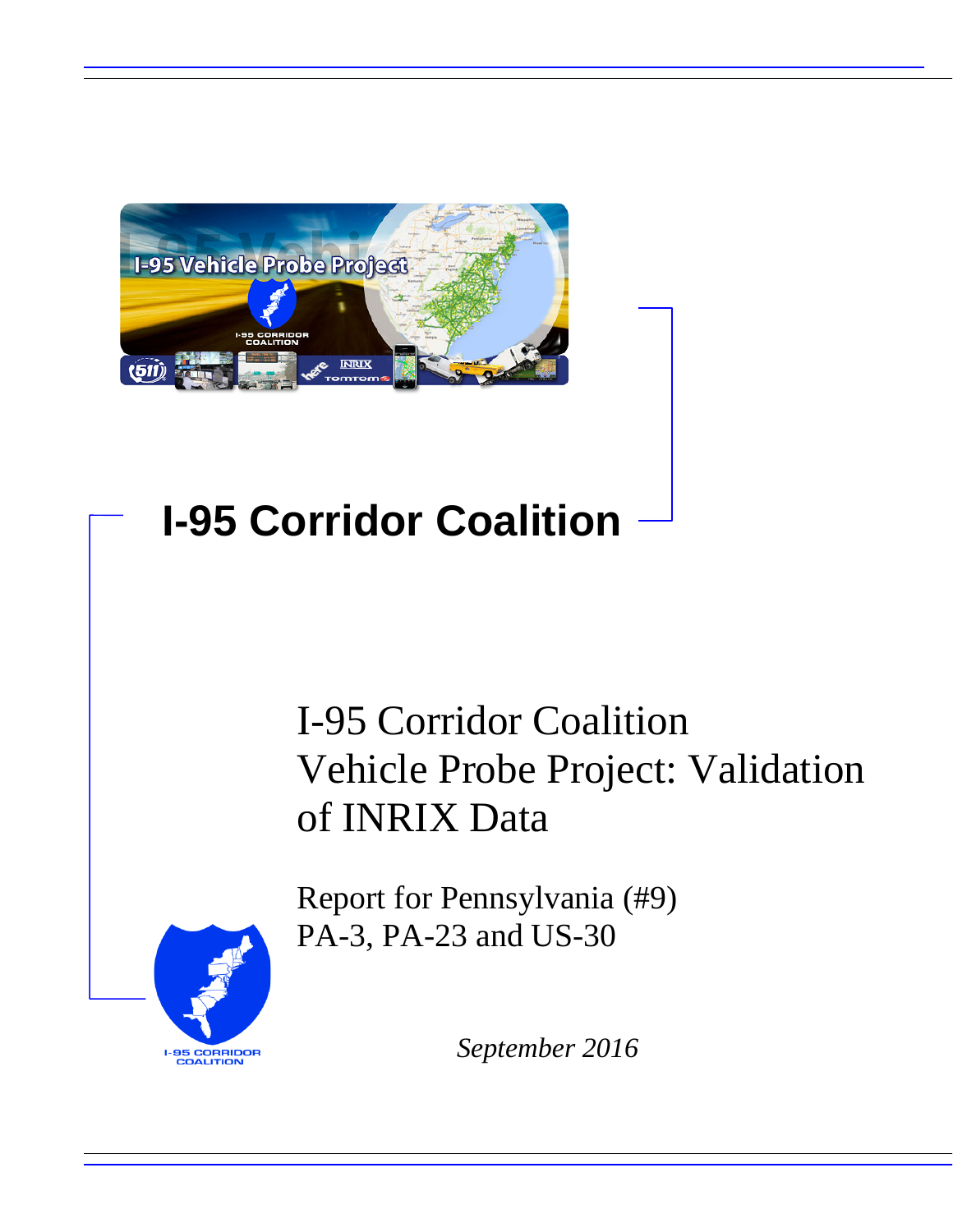# **I-95 CORRIDOR COALITION VEHICLE PROBE PROJECT VALIDATION OF INRIX DATA SEPTEMBER 2016**

# *Report for Pennsylvania (#9) PA-3, PA-23 and US-30*

*Prepared for:*

I-95 Corridor Coalition

*Sponsored by:*

I-95 Corridor Coalition

*Prepared by:*

Masoud Hamedi, Zhongxiang Wang, Sanaz Aliari Kardehdeh

University of Maryland, College Park

*Acknowledgements:*

The research team would like to express its gratitude for the assistance it received from the state highway officials in Pennsylvania during the course of this study. Their effort was instrumental during the data collection phase of the project. This report would not have been completed without their help.

*September 2016*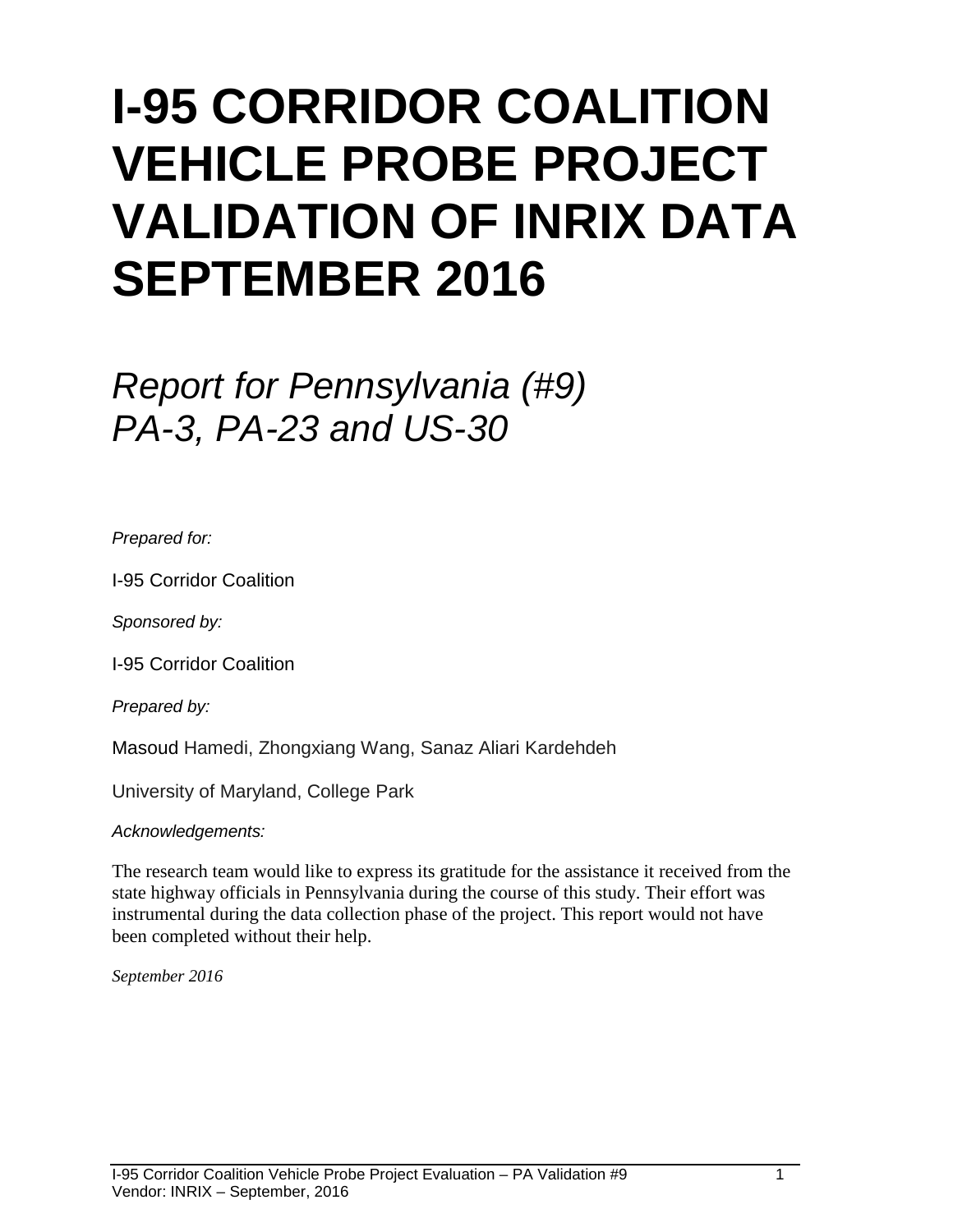## **Evaluation Results for the State of Pennsylvania**

### *Executive Summary*

The data from the Vehicle Probe Project is validated using Bluetooth<sup>TM</sup> Traffic Monitoring (BTM) technology on a near monthly basis. The validation of arterial data is similar to that of freeway data, however the following should be noted. The boundaries of the speed bins used for arterials are different than those used for freeways to accommodate the lower speeds on this type of corridor.

BTMs sensors were deployed at the beginning and ending points of 15 different segments along the PA-3, PA-23 and US-30 corridors.

| Roadway | # of Lanes per<br><b>Direction</b> | <b>Average Signal</b><br><b>Density</b> | <b>Average Annual</b><br><b>Daily Traffic</b> | <b>Speed Limit</b> |
|---------|------------------------------------|-----------------------------------------|-----------------------------------------------|--------------------|
| $PA-3$  | $2 - 3$                            | 4 per mile                              | 28,660                                        | $35$ to 40 mph     |
| PA-23   | $-2$                               | 2 per mile                              | 10,610                                        | 30 to 35 mph       |
| $US-30$ | $2 - 3$                            | 5 per mile                              | 23,200                                        | $25$ to $40$ mph   |

A summary the corridor characteristics follows:

The Bluetooth sensor deployment covers the range from Providence Rd to State Rd along PA-3, Spring Mill Rd to US-1/ City Ave along PA-23 and Waterloo Rd to US-1/ City Ave along US-30. Travel time data was collected for both directions along each arterial, between April 20 and May 5, 2016. Due to data quality considerations, four segments were dropped from final validation resulting in 11 bidirectional and 3 directional segments for analysis. The dataset collected represents approximately 931 hours of observations along 14 arterial segments, totaling approximately 19 bidirectional and five directional miles. The total number of effective five-minute travel time samples observed was 11,169.

ES Table 1, below summarizes the results of the comparison between the BTM reference data and the INRIX data for arterial segments during the above noted time period. As shown, the average absolute speed error (AASE) was within specification in all speed bins. The Speed Error Bias (SEB) was also within specifications for all speed bins. Although the data are compared to these specifications, caution should be used when using probe data on arterial roadways. Other factors including signal density and traffic volume should be considered.

|                                                                                               | <b>ES Table 1 – Maryland Evaluation Summary for Arterial</b>             |                         |                                     |                         |                          |                    |
|-----------------------------------------------------------------------------------------------|--------------------------------------------------------------------------|-------------------------|-------------------------------------|-------------------------|--------------------------|--------------------|
|                                                                                               | <b>Average Absolute Speed</b><br>Error $(\langle 10 \text{mph} \rangle)$ |                         | <b>Speed Error Bias</b><br>(<5 mph) |                         | Number<br>of $5$         | Hours of           |
| <b>Speed Bin</b>                                                                              | Comparison<br>with SEM<br>Band                                           | Comparison<br>with Mean | Comparison<br>with SEM<br>Band      | Comparison<br>with Mean | Minute<br><b>Samples</b> | Data<br>Collection |
| $0-15$ MPH                                                                                    | 3.4                                                                      | 5.4                     | 3.3                                 | 5.2                     | 1085                     | 90                 |
| 15-25 MPH                                                                                     | 1.7                                                                      | 4.0                     | 1.1                                 | 2.2                     | 5217                     | 435                |
| 25-35 MPH                                                                                     | 1.3                                                                      | 4.2                     | $-0.1$                              | $-0.2$                  | 3440                     | 287                |
| $>35$ MPH                                                                                     | 2.0                                                                      | 6.9                     | $-1.8$                              | $-5.4$                  | 1427                     | 119                |
| All Speeds                                                                                    | 1.8                                                                      | 4.6                     | 0.6                                 | 0.7                     | 11169                    | 931                |
| Based upon data collected from April 20, 2016 through May 5, 2016 across 43 miles of roadway. |                                                                          |                         |                                     |                         |                          |                    |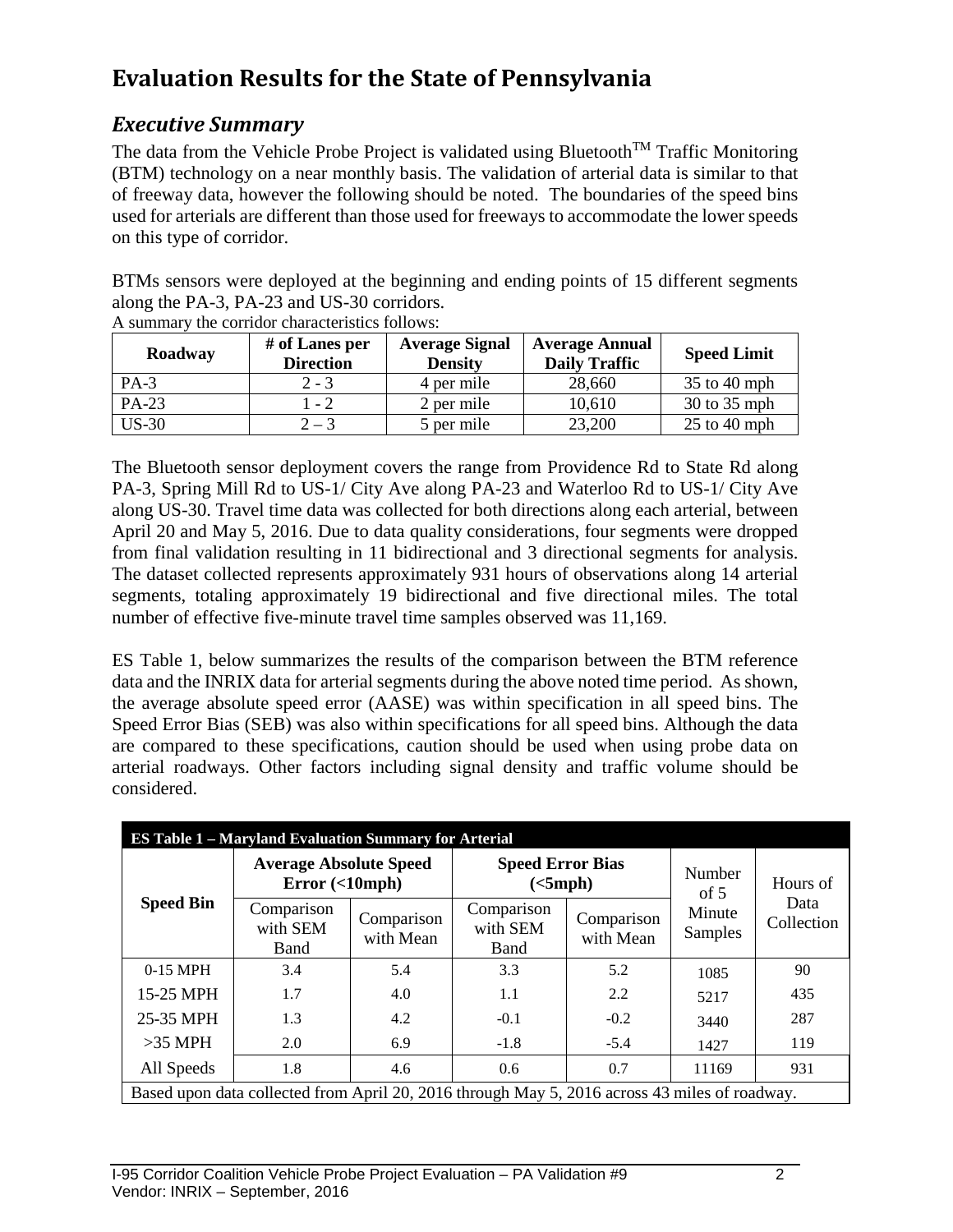### *Data Collection*

Travel time samples were collected along 14 arterial segments with the assistance of Pennsylvania Department of Transportation (PennDOT) personnel. Arterial segments studied were located on the PA-3 corridor from Providence Rd to State Rd, on PA-23 corridor from Spring Mill Rd to US-1/ City Ave and on US-30 corridor from Waterloo Rd to US-1/ City. Travel time data was collected for both directions along PA-3, PA-23 and US-30 corridors between April 20 and May 5, 2016. Segment locations were chosen with a highlikelihood of observing recurrent and non-recurrent congestion during peak and off-peak periods.

Figure 1, 2 and 3 present an overview snapshot of the placement of sensors for the collection of data on the PA-3, PA-23 and US-30 corridors in Pennsylvania respectively. Blue segments represent arterial segments selected for analysis. A summary the corridor characteristics for these roadways follows:

| Roadway | # of Lanes per<br><b>Direction</b> | <b>Average Signal</b><br><b>Density</b> | <b>Average Annual</b><br><b>Daily Traffic</b> | <b>Speed Limit</b> |
|---------|------------------------------------|-----------------------------------------|-----------------------------------------------|--------------------|
| $PA-3$  | $2 - 3$                            | 4 per mile                              | 28,660                                        | $35$ to 40 mph     |
| PA-23   | 1 - 2                              | 2 per mile                              | 10,610                                        | 30 to 35 mph       |
| $US-30$ | $2 - 3$                            | 5 per mile                              | 23,200                                        | $25$ to 40 mph     |



**Figure 1** –– Locations of all segments selected on PA-3 for analysis in Pennsylvania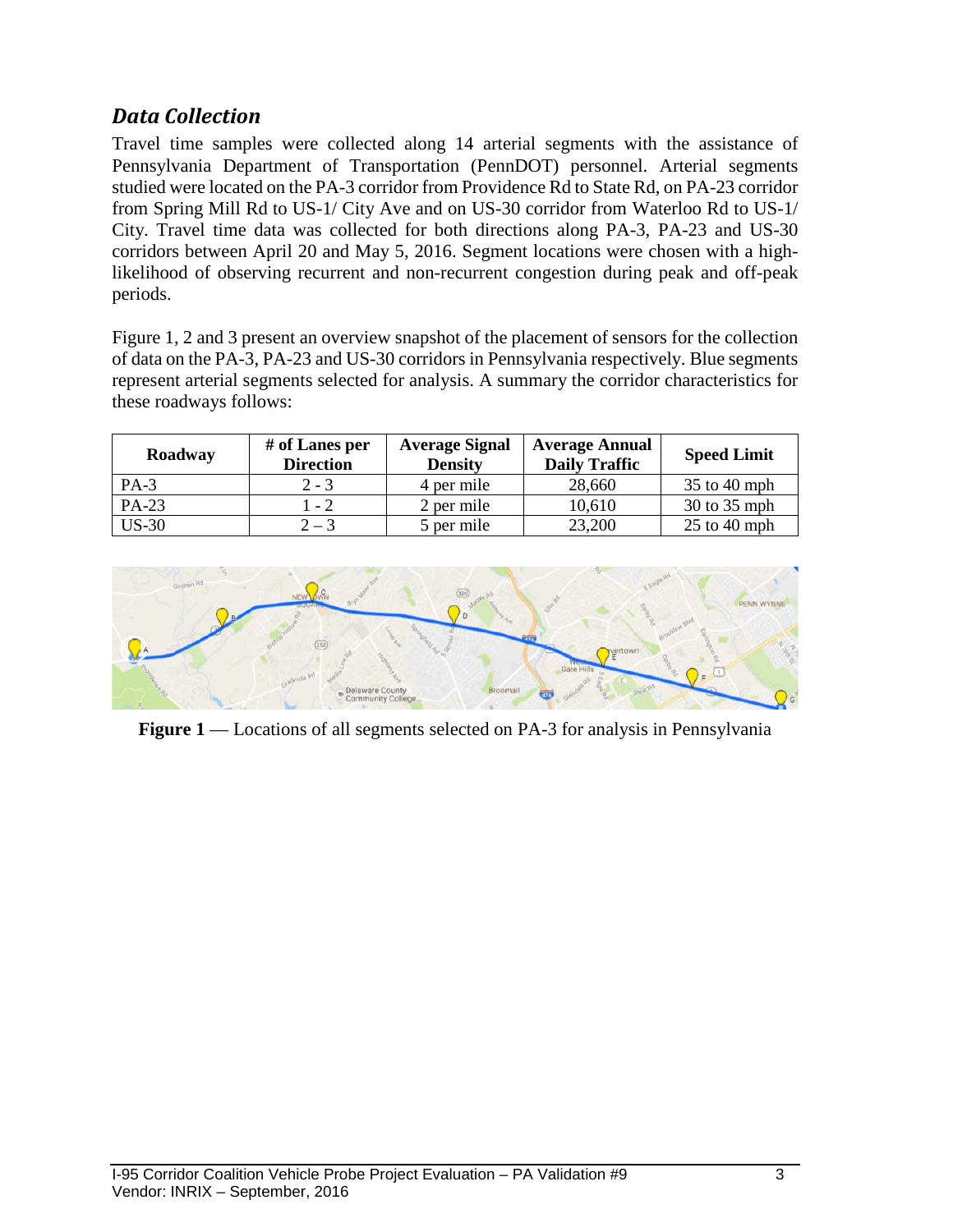



Figure 3 –– Locations of all segments selected on US-30 for analysis in Pennsylvania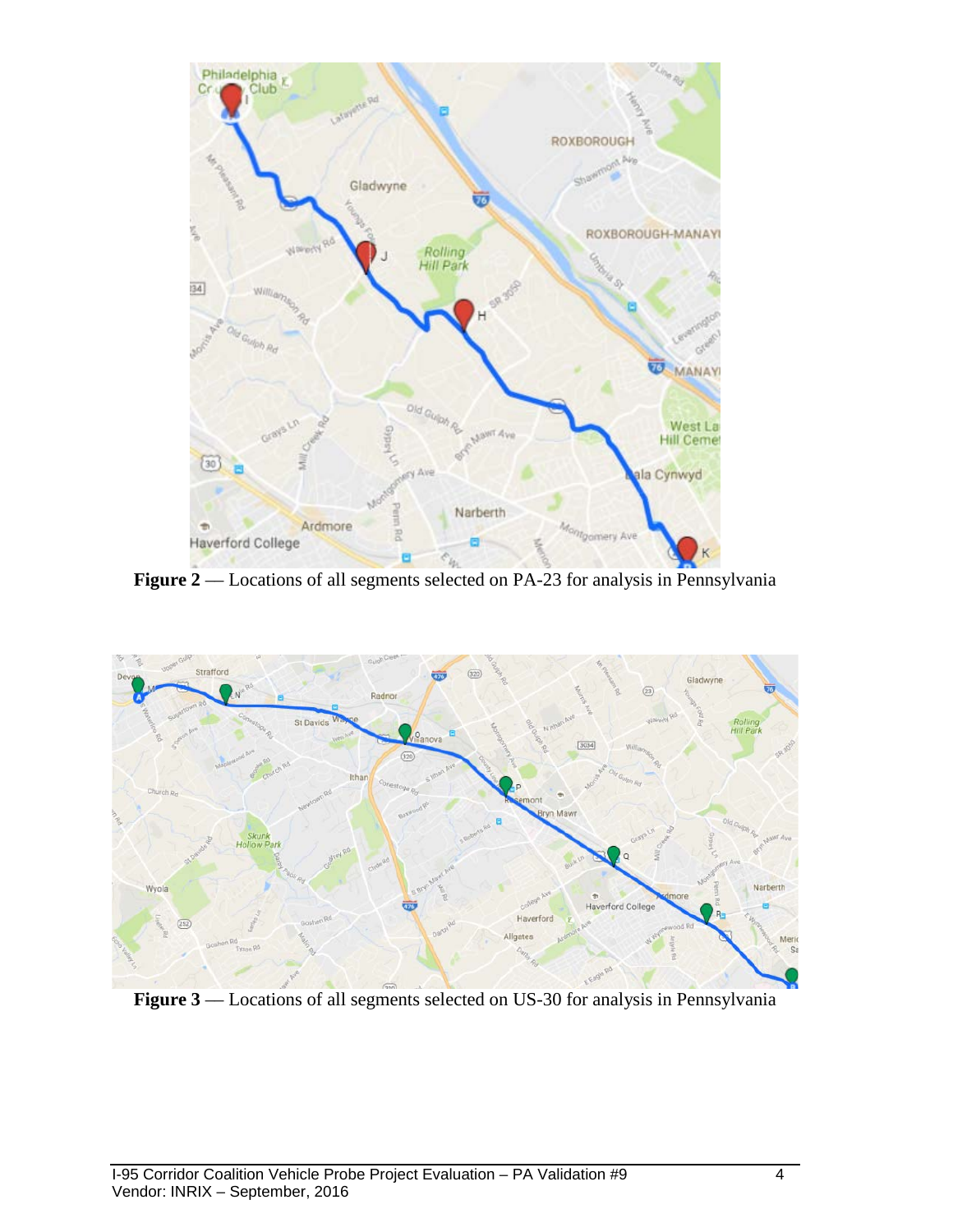Table 1 presents the data collection segments from Pennsylvania. As a whole, these segments cover a total length of 19 bidirectional and 5 directional arterial miles. Data collection segments are comprised of one or more Traffic Message Channel (TMC) base segments, such that total length of the data collection segment is one mile long or greater for arterials. When appropriate, consecutive TMC segments are combined to form a data collection segment longer than one mile. The results of validation performed on the 11 bidirectional and 3 directional arterial segments are included in this report. Table 1 contains summary information on each data collection segment including the latitude/longitude coordinates of the locations at which the Bluetooth sensors were deployed along PA-3, PA-23 and US-30 in Pennsylvania as well as an active map link to view the data collection segment in detail. Click on the map link to see a detailed map for the respective data collection segment. It should be noted that the configuration of the test segments is often such that the endpoint of one segment coincides with the start point of the next segment, so that one Bluetooth sensor covers both data collection segments.

Table 1 also provides data on the precise length of the TMCs comprising the test segment as compared to the measured length between Bluetooth<sup>TM</sup> Traffic Monitoring (BTM) sensors placed on the roadway. An algorithm was developed and documented in a separate report<sup>[1](#page-5-0)</sup> as part of the initial VPP project and is being used for the validation of all vendors in VPPII. Details of the algorithm used to estimate equivalent path travel times based on INRIX data feeds for individual data collection segments are provided in this separate report. This algorithm finds an equivalent INRIX travel time (and therefore travel speed) corresponding to each sample BTM travel time observation on the test segment of interest.

<span id="page-5-0"></span><sup>&</sup>lt;sup>1</sup> Ali Haghani, Masoud Hamedi, Kaveh Farokhi Sadabadi, Estimation of Travel Times for Multiple TMC Segments, prepared for I-95 Corridor Coalition, February 2010 [\(link\)](http://www.i95coalition.org/wp-content/uploads/2015/02/I-95-CC-Estimation-of-Travel-Times-for-Multiple-TMC-Segments-FINAL2.pdf)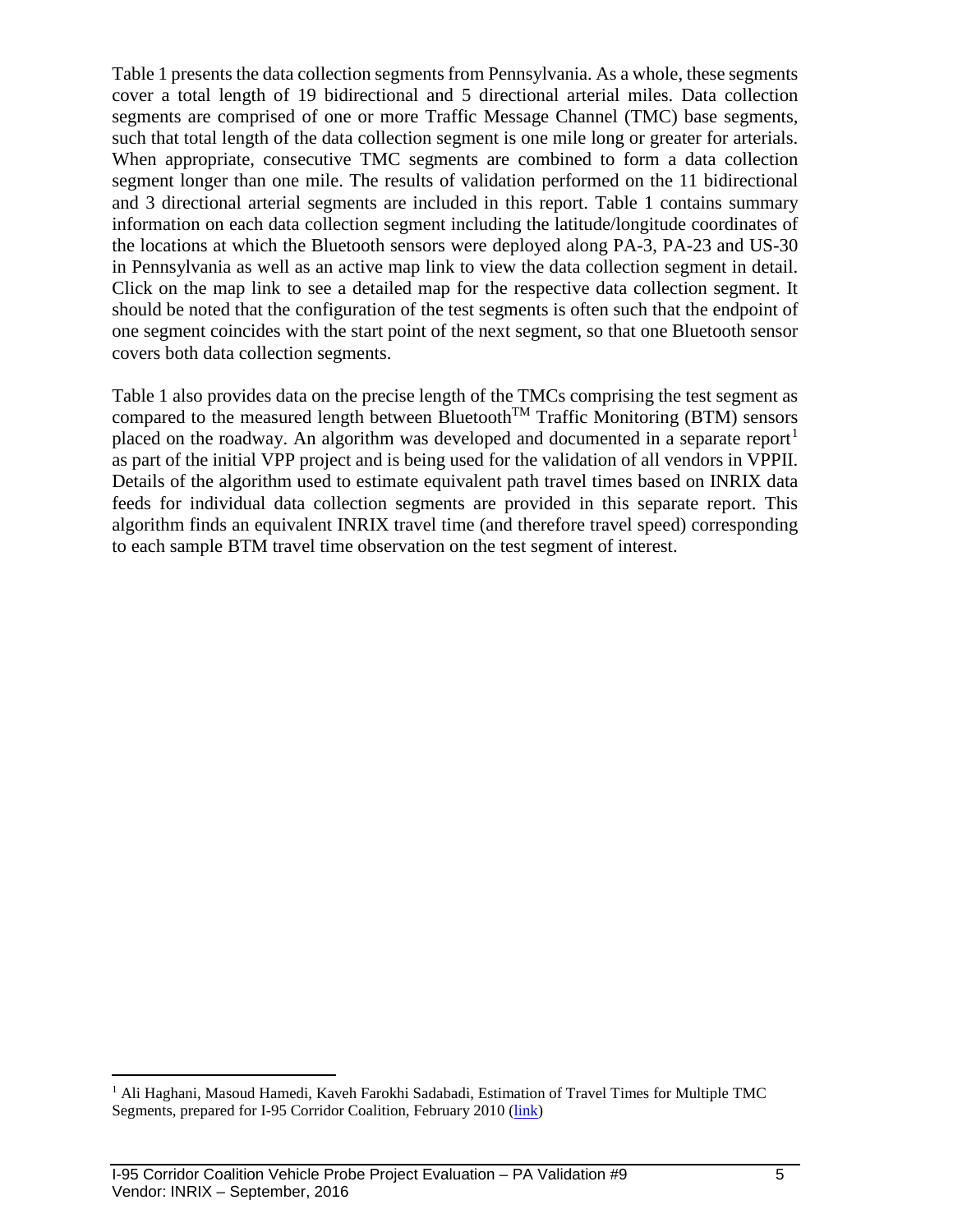| <b>SEGMENT</b>  |           |              | <b>DESCRIPTION</b>          | <b>TMC CODES</b>              |                 | Deployment  |               |                      |
|-----------------|-----------|--------------|-----------------------------|-------------------------------|-----------------|-------------|---------------|----------------------|
| (Map Link)      | Highway   | State        | Starting at                 | <b>Begin</b>                  | Number          |             | Begin Lat/Lon | Length               |
|                 | Direction | County       | Ending at                   | End                           | Length          | End Lat/Lon |               | % Diff               |
| <b>Arterial</b> |           |              |                             |                               |                 |             |               | All Lengths in Miles |
| A1              | $PA-3$    | Pennsylvania | Providence Rd               | 103P06963                     | 2               | 39.9746     | $-75.4502$    | 1.42                 |
| PA09-0001       | Eastbound | Delaware     | Alice Grim Blvd/Campus Blvd | $103 + 05401$                 | 2.52            | 39.9811     | $-75.4251$    | $-43.64%$            |
| A2              | $PA-3$    | Pennsylvania | Alice Grim Blvd/Campus Blvd | $103+05401$                   | 2               | 39.9811     | $-75.4251$    | 1.37                 |
| PA09-0002       | Eastbound | Delaware     | PA-252/N Newtown Street Rd  | 103+05401                     | 2.77            | 39.9867     | $-75.4008$    | $-50.62%$            |
| A3              | $PA-3$    | Pennsylvania | PA-252/N Newtown Street Rd  | 103P05401                     | $\tau$          | 39.9867     | $-75.4008$    | 2.17                 |
| PA09-0003       | Eastbound | Delaware     | PA-320/N Sproul Rd          | 103P05403                     | 2.14            | 39.9818     | $-75.3611$    | 1.62%                |
| A4              | $PA-3$    | Pennsylvania | PA-320/N Sproul Rd          | 3<br>39.9818<br>$103 + 05404$ |                 |             | $-75.3611$    | 2.28                 |
| PA09-0004       | Eastbound | Delaware     | Eagle Rd                    | 103+05405                     | 2.29            | 39.9730     | $-75.3196$    | $-0.3\%$             |
| A <sub>5</sub>  | $PA-3$    | Pennsylvania | Eagle Rd                    | 103+05406                     | $\overline{2}$  | 39.9730     | $-75.3196$    | 1.36                 |
| PA09-0005       | Eastbound | Delaware     | US-1/E Township Line Rd     | 103P05406                     | 1.36            | 39.9685     | $-75.2946$    | $-0.25%$             |
| A <sub>6</sub>  | $PA-3$    | Pennsylvania | US-1/E Township Line Rd     | 103+06964                     | $\mathbf{1}$    | 39.9685     | $-75.2946$    | 1.33                 |
| PA09-0006       | Eastbound | Delaware     | State Rd                    | 103+06964                     | 1.33            | 39.9640     | $-75.2701$    | 0.21%                |
| $\rm A7$        | $PA-3$    | Pennsylvania | N State Rd                  | 103-05406                     | 1               | 39.9640     | $-75.2701$    | 1.33                 |
| PA09-0007       | Westbound | Delaware     | US-1/E Township Line Rd     | 103-05406                     | 1.32            | 39.9686     | $-75.2943$    | 0.76%                |
| A8              | $PA-3$    | Pennsylvania | US-1/E Township Line Rd     | 103N05406                     | $\overline{2}$  | 39.9686     | $-75.2943$    | 1.36                 |
| PA09-0008       | Westbound | Delaware     | Eagle Rd                    | 103-05405                     | 1.38            | 39.9731     | $-75.3196$    | $-1.25%$             |
| A <sub>9</sub>  | $PA-3$    | Pennsylvania | Eagle Rd                    | 103-05404                     | 3               | 39.9731     | $-75.3196$    | 2.28                 |
| PA09-0009       | Westbound | Delaware     | PA-320/N Sproul Rd          | 103-05403                     | 2.29            | 39.9819     | $-75.3611$    | $-0.30%$             |
| A10             | $PA-3$    | Pennsylvania | PA-320/N Sproul Rd          | 103N05403                     | $7\phantom{.0}$ | 39.9819     | $-75.3611$    | 2.18                 |
| PA09-0010       | Westbound | Delaware     | PA-252/N Newtown Street Rd  | 103N05401                     | 2.16            | 39.9868     | $-75.4012$    | 0.89%                |

**Table 1 Segments selected for validation in Pennsylvania**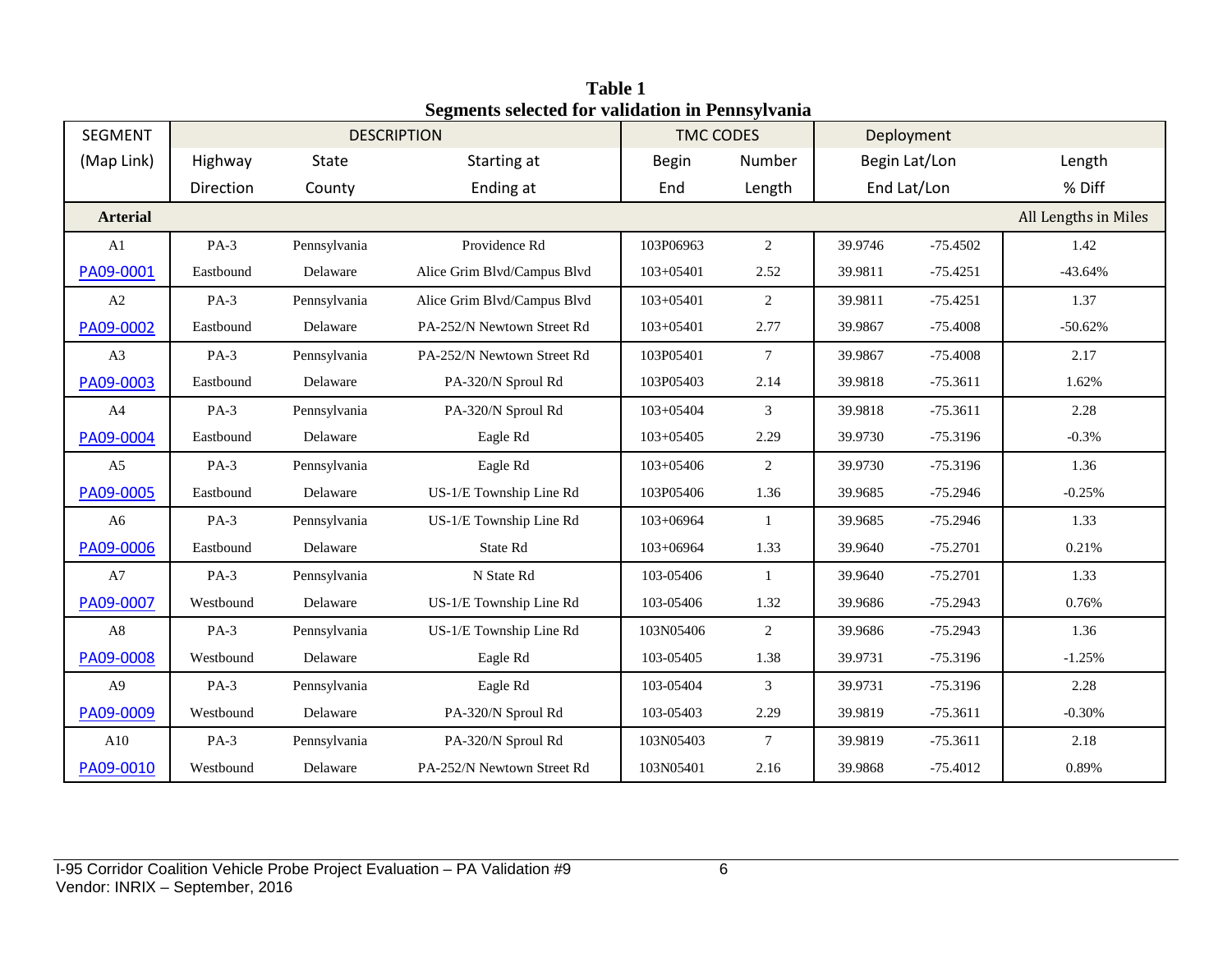| SEGMENT         |              |                  | $\sim$ gritting bettered for vanuation in 1 ching ryunna<br><b>DESCRIPTION</b> | <b>TMC CODES</b> |              |         | Deployment    |                      |
|-----------------|--------------|------------------|--------------------------------------------------------------------------------|------------------|--------------|---------|---------------|----------------------|
| (Map Link)      | Highway      | State            | Starting at                                                                    | <b>Begin</b>     | Number       |         | Begin Lat/Lon | Length               |
|                 | Direction    | County           | Ending at                                                                      | End              | Length       |         | End Lat/Lon   | % Diff               |
| <b>Arterial</b> |              |                  |                                                                                |                  |              |         |               | All Lengths in Miles |
| A11             | $PA-3$       | Pennsylvania     | PA-252/N Newtown Street Rd                                                     | 103-06963        | 2            | 39.9868 | $-75.4012$    | 1.37                 |
| PA09-0011       | Westbound    | Delaware         | Alice Grim Blvd/Campus Blvd                                                    | 103-06963        | 2.79         | 39.9811 | $-75.4251$    | $-50.94%$            |
| A12             | $PA-3$       | Pennsylvania     | Alice Grim Blvd/Campus Blvd                                                    | 103-06963        | $\mathbf{1}$ | 39.9811 | $-75.4251$    | 1.42                 |
| PA09-0012       | Westbound    | Delaware         | Providence Rd                                                                  | 103-06963        | 2.53         | 39.9747 | $-75.4503$    | $-43.77%$            |
| A13             | PA-23        | Pennsylvania     | Spring Mill Rd                                                                 | 103N04847        | 2            | 40.0581 | $-75.3011$    | 1.96                 |
| PA09-0013       | Eastbound    | Montgomery       | Youngsford Rd                                                                  | 103-04846        | 1.96         | 40.0391 | $-75.2793$    | 0.13%                |
| A14             | PA-23        | Pennsylvania     | Youngsford Rd                                                                  | 103-04845        | 2            | 40.0391 | $-75.2793$    | 1.29                 |
| PA09-0014       | Eastbound    | Montgomery       | Hollow Rd                                                                      | 103-04844        | 1.31         | 40.031  | $-75.2631$    | $-1.35%$             |
| A15             | PA-23        | Pennsylvania     | Hollow Rd                                                                      | 103-04843        | 5            | 40.031  | $-75.2631$    | 3.12                 |
| PA09-0015       | Eastbound    | Montgomery       | US-1/City Ave                                                                  | 103-04840        | 3.12         | 40.0013 | $-75.2264$    | 0.09%                |
| A16             | PA-23        | Pennsylvania     | US-1/City Ave                                                                  | 103+04841        | 5            | 40.0013 | $-75.2264$    | 3.12                 |
| PA09-0016       | Westbound    | Montgomery       | Hollow Rd                                                                      | 103+04844        | 3.12         | 40.031  | $-75.2631$    | 0.09%                |
| A17             | PA-23        | Pennsylvania     | Hollow Rd                                                                      | 103+04845        | 2            | 40.031  | $-75.2631$    | 1.29                 |
| PA09-0017       | Westbound    | Montgomery       | Youngsford Rd                                                                  | 103+04846        | 1.31         | 40.0391 | $-75.2793$    | $-1.35%$             |
| A18             | PA-23        | Pennsylvania     | Youngsford Rd                                                                  | 103+04847        | 2            | 40.0391 | $-75.2793$    | 1.96                 |
| PA09-0018       | Westbound    | Montgomery       | Spring Mill Rd                                                                 | 103P04847        | 1.96         | 40.0581 | $-75.3011$    | 0.13%                |
| A19             | <b>US-30</b> | Pennsylvania     | Waterloo Rd                                                                    | 103-05517        | 1            | 40.0458 | $-75.4234$    | 1.27                 |
| PA09-0019       | Eastbound    | $\emph{Chester}$ | Conestoga Rd                                                                   | 103-05517        | 1.29         | 40.0444 | $-75.4008$    | $-1.64%$             |
| A20             | <b>US-30</b> | Pennsylvania     | Conestoga Rd                                                                   | 103-05518        | 3            | 40.0444 | $-75.4008$    | 2.53                 |
| PA09-0020       | Eastbound    | Delaware         | $I-476$                                                                        | 103N05518        | 2.57         | 40.0373 | $-75.3556$    | $-1.69%$             |

**Table 1 (Cont'd) Segments selected for validation in Pennsylvania**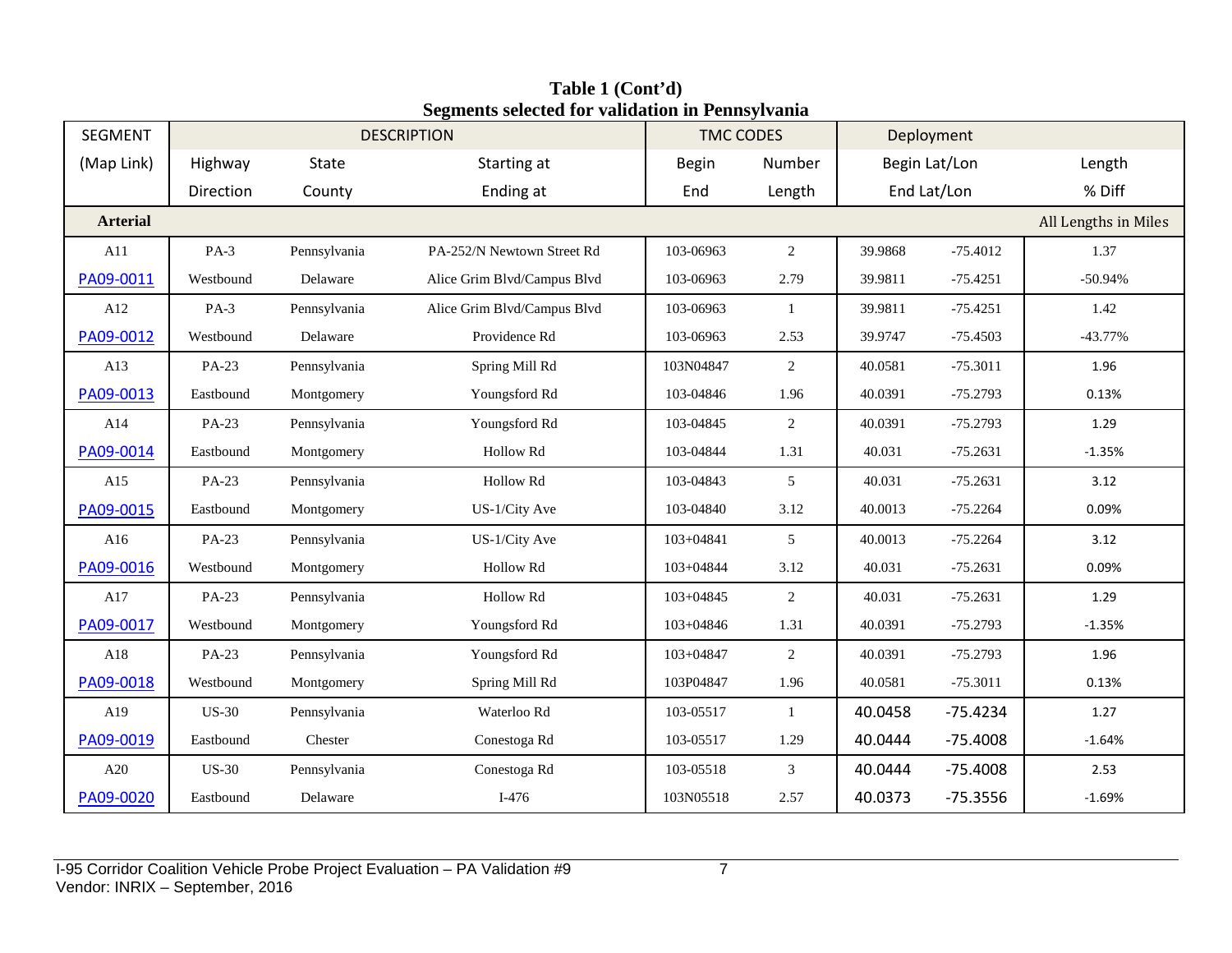| <b>SEGMENT</b>  | <b>DESCRIPTION</b> |              |                | <b>TMC CODES</b> |                |             | Deployment    |                      |
|-----------------|--------------------|--------------|----------------|------------------|----------------|-------------|---------------|----------------------|
| (Map Link)      | Highway            | State        | Starting at    | <b>Begin</b>     | Number         |             | Begin Lat/Lon | Length               |
|                 | Direction          | County       | Ending at      | End              | Length         | End Lat/Lon |               | % Diff               |
| <b>Arterial</b> |                    |              |                |                  |                |             |               | All Lengths in Miles |
| A21             | <b>US-30</b>       | Pennsylvania | $I-476$        | 103-07015        | $\overline{2}$ | 40.0373     | $-75.3556$    | 1.69                 |
| PA09-0021       | Eastbound          | Delaware     | County Line Rd | 103-07015        | 3.70           | 40.0262     | $-75.3283$    | $-54.35%$            |
| A22             | <b>US-30</b>       | Pennsylvania | County Line Rd | 103-07015        | $\mathbf{1}$   | 40.0262     | $-75.3283$    | 1.74                 |
| PA09-0022       | Eastbound          | Delaware     | Railroad Ave   | 103-07015        | 3.34           | 40.0126     | $-75.3005$    | $-47.91%$            |
| A23             | <b>US-30</b>       | Pennsylvania | Railroad Ave   | 103-05519        | $\mathfrak{Z}$ | 40.0126     | $-75.3005$    | 1.49                 |
| PA09-0023       | Eastbound          | Montgomery   | Wynnewood Rd   | 103-05519        | 1.51           | 40.0012     | $-75.2762$    | $-1.10%$             |
| A24             | <b>US-30</b>       | Pennsylvania | Wynnewood Rd   | 103-05520        | $\mathbf{1}$   | 40.0012     | $-75.2762$    | 1.54                 |
| PA09-0024       | Eastbound          | Montgomery   | US-1/City Ave  | 103-05520        | 1.51           | 39.9883     | $-75.2540$    | 1.75%                |
| A25             | <b>US-30</b>       | Pennsylvania | US-1/City Ave  | $103 + 05519$    | $\mathbf{1}$   | 39.9883     | $-75.2540$    | 1.54                 |
| PA09-0025       | Westbound          | Montgomery   | Wynnewood Rd   | $103 + 05519$    | 1.51           | 40.0012     | $-75.2762$    | 1.75%                |
| A26             | <b>US-30</b>       | Pennsylvania | Wynnewood Rd   | 103+07015        | 3              | 40.0012     | $-75.2762$    | 1.49                 |
| PA09-0026       | Westbound          | Montgomery   | Railroad Ave   | 103+07015        | 1.51           | 40.0126     | $-75.3005$    | $-1.10%$             |
| A27             | <b>US-30</b>       | Pennsylvania | Railroad Ave   | 103+05518        | $\mathbf{1}$   | 40.0126     | $-75.3005$    | 1.74                 |
| PA09-0027       | Westbound          | Delaware     | County Line Rd | $103 + 05518$    | 3.30           | 40.0262     | $-75.3283$    | $-47.33%$            |
| $\rm A28$       | <b>US-30</b>       | Pennsylvania | County Line Rd | 103+05518        | $\overline{2}$ | 40.0262     | $-75.3283$    | 1.69                 |
| PA09-0028       | Westbound          | Delaware     | $I-476$        | 103+05518        | 3.64           | 40.0373     | $-75.3556$    | $-53.35%$            |
| A29             | <b>US-30</b>       | Pennsylvania | $I-476$        | 103P05518        | 3              | 40.0373     | $-75.3556$    | 2.53                 |
| PA09-0029       | Westbound          | Delaware     | Conestoga Rd   | $103 + 05517$    | 2.61           | 40.0444     | $-75.4008$    | $-2.95%$             |
| A30             | <b>US-30</b>       | Pennsylvania | Conestoga Rd   | 103+05516        | -1             | 40.0444     | $-75.4008$    | 1.26                 |
| PA09-0030       | Westbound          | Chester      | Waterloo Rd    | $103 + 05516$    | 1.29           | 40.0458     | $-75.4234$    | $-2.41%$             |

**Table 1 (Cont'd) Segments selected for validation in Pennsylvania**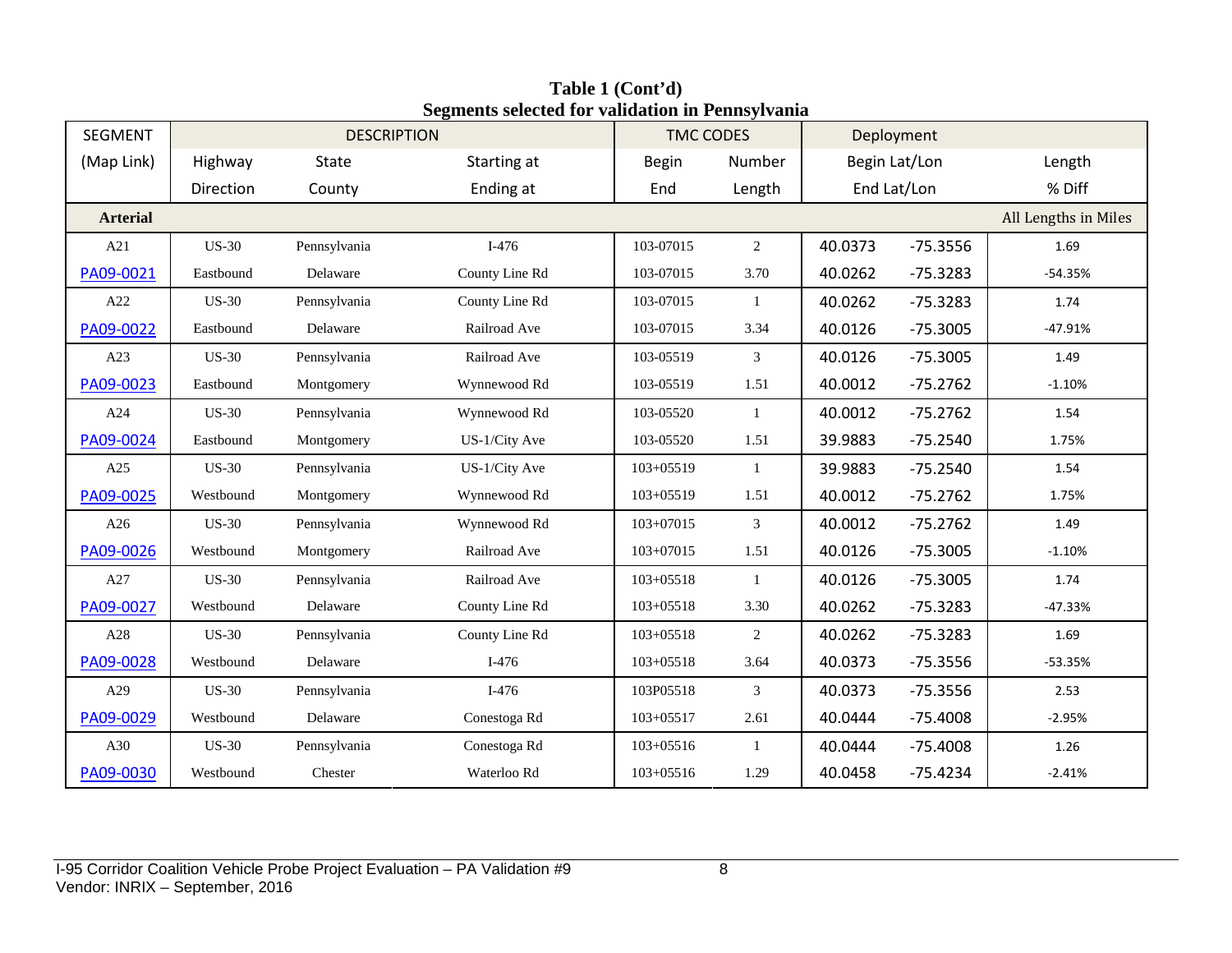## *Analysis of Arterial Results*

Table 2 summarizes the data quality measures obtained as a result of comparison between Bluetooth and all reported INRIX speeds. Specifications include the Average Absolute Speed Error (AASE) and the Speed Error Bias (SEB).

#### Average Absolute Speed Error (AASE)

The AASE is defined as the mean absolute value of the difference between the mean speed reported from the VPP and the ground truth mean speed for a specified time period. The AASE is the primary accuracy metric. Based on the contract specifications, the speed data from the VPP shall have a maximum average absolute error of 10 miles per hour (MPH) in each of four speed ranges: 0-15 MPH, 15-25 MPH, 25-35 MPH, and > 35 MPH.

#### Speed Error Bias (SEB)

The SEB is defined as the average speed error (not the absolute value) in each speed bin. SEB is a measure of whether the speed reported in the VPP consistently under or over estimates speed as compared to ground truth speed. Based on the contract specifications, the VPP data shall have a maximum SEB of  $+/-$  5 MPH in each of speed ranges as defined above.

The results are presented as compared against the mean of the ground truth data as well as the 95<sup>th</sup> percent confidence interval for the mean, referred to as the Standard Error of the Mean (SEM) band. The SEM band takes into account any uncertainty in the ground truth speed as measured by BTM equipment due to limited samples and/or data variance. Contract specifications are assessed against the SEM band. (See the *Vehicle Probe Project: Data Use and Application Guide* for additional details on the validation process.) The AASE in the lower two speed bins have proven to be the critical specification (and most difficult) to attain. As shown, the average absolute speed error (AASE) was within specification for all the speed bins. The Speed Error Bias (SEB) was also within specifications for all speed bins.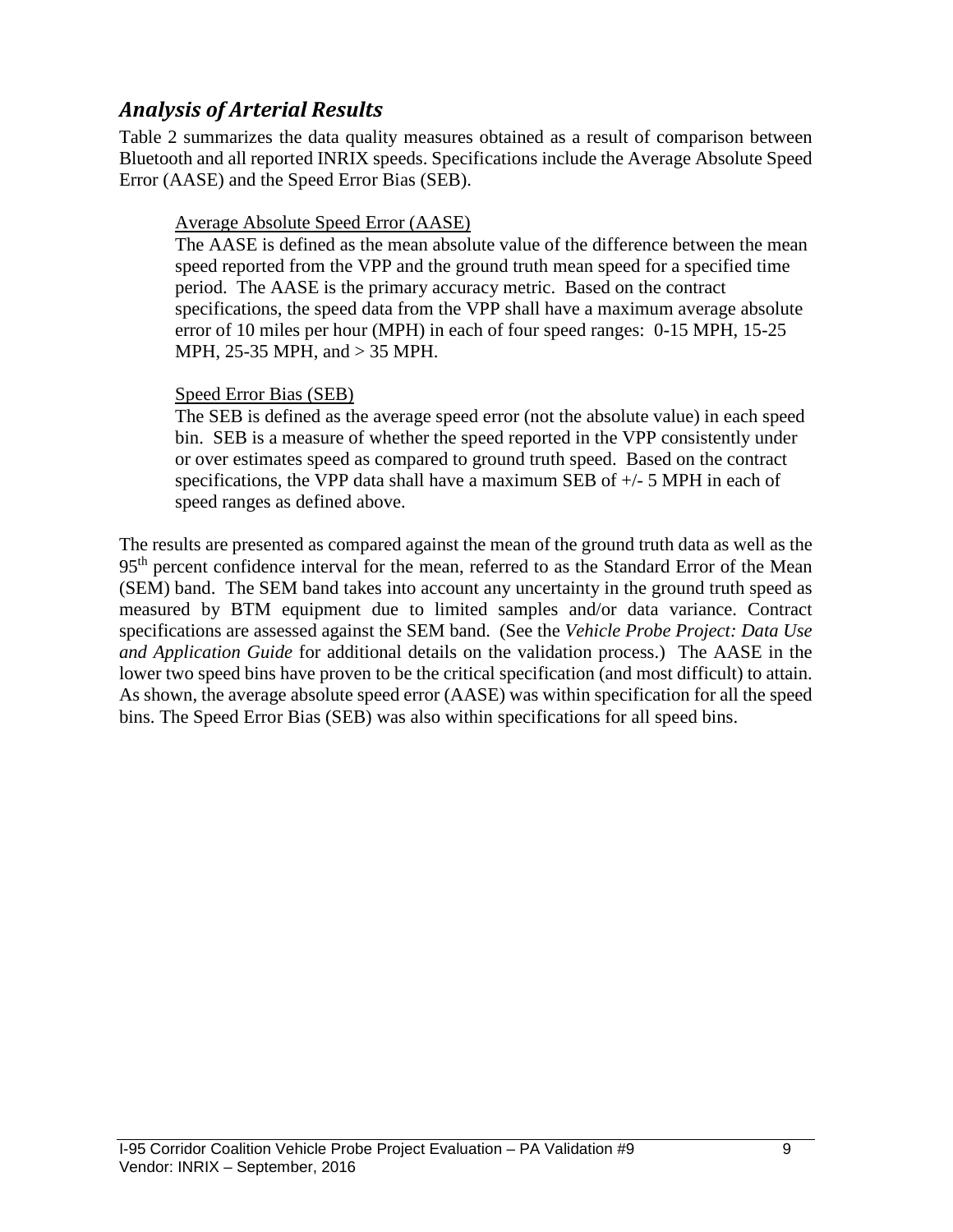**TABLE 2 Data quality measures for arterial segments in Pennsylvania.**

|                                         |                           | Data Quality Measures for |            |             |                                               |                                           |  |
|-----------------------------------------|---------------------------|---------------------------|------------|-------------|-----------------------------------------------|-------------------------------------------|--|
|                                         |                           | 1.96 SEM Band             |            | <b>Mean</b> |                                               |                                           |  |
| <b>SEB</b><br><b>SPEED BIN</b><br>5 mph |                           | <b>AASE</b><br>$10$ mph   | <b>SEB</b> | <b>AASE</b> | No. of $5$<br><b>Minute</b><br><b>Samples</b> | <b>Hours of Data</b><br><b>Collection</b> |  |
|                                         | (contract specifications) |                           |            |             |                                               |                                           |  |
| $0 - 15$                                | 3.3                       | 3.4                       | 5.2        | 5.4         | 2066                                          | 172                                       |  |
| $15 - 25$                               | 1.1                       | 1.7                       | 2.2        | 4.0         | 9952                                          | 829                                       |  |
| $25 - 35$                               | $-0.1$                    | 1.3                       | $-0.2$     | 4.2         | 6764                                          | 564                                       |  |
| $35+$                                   | $-1.8$                    | 2.0                       | $-5.4$     | 6.9         | 2832                                          | 236                                       |  |

Table 3 shows the percentage of the time INRIX data falls within 5 mph of the SEM band and the mean for each speed bin for all arterial data segments in Pennsylvania.

#### **Table 3 Percent observations meeting data quality criteria for arterial segments in Pennsylvania**

|                  |                                          | Data Quality Measures for                                |                                    |                                           |                |
|------------------|------------------------------------------|----------------------------------------------------------|------------------------------------|-------------------------------------------|----------------|
|                  |                                          | 1.96 SEM Band                                            | <b>Mean</b>                        |                                           |                |
| <b>SPEED BIN</b> | Percentage<br>falling inside<br>the band | <b>Percentage</b><br>falling within 5<br>mph of the band | Percentage<br>equal to<br>the mean | Percentage<br>within 5 mph<br>of the mean | No. of<br>Obs. |
| $0 - 15$         | 25%                                      | 75%                                                      | 0%                                 | 55%                                       | 2066           |
| $15 - 25$        | 48%                                      | 89%                                                      | 0%                                 | 70%                                       | 9952           |
| $25 - 35$        | 58%                                      | 91%                                                      | 0%                                 | 68%                                       | 6764           |
| $35+$            | 57%                                      | 84%                                                      | 0%                                 | 43%                                       | 2832           |

Tables 4 and 5 present detailed data for individual TMC segments in Pennsylvania in a similar format as Tables 2 and 3, respectively. Note that for some segments and in some speed bins the comparison results may not be reliable due to small number of observations.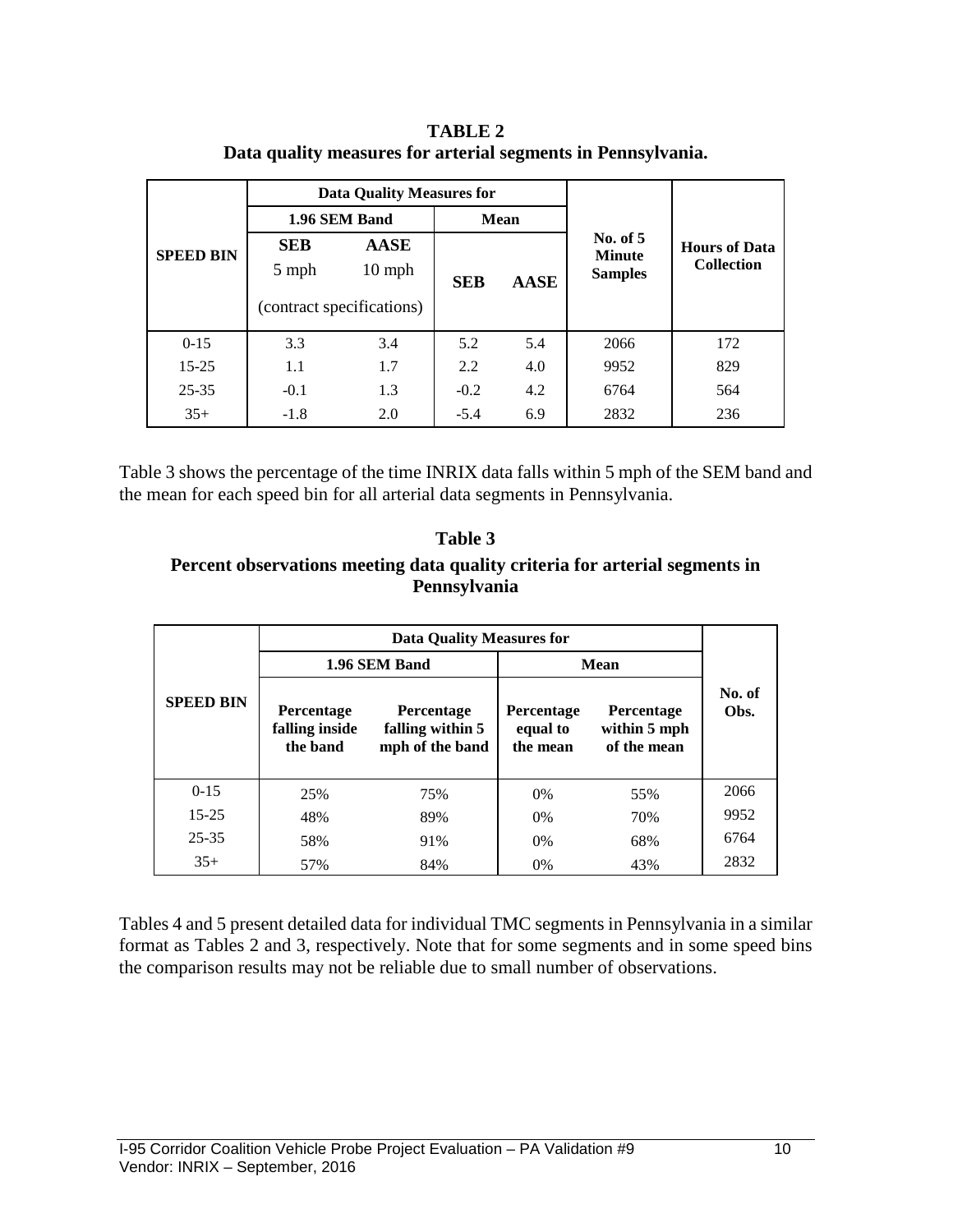| <b>Table 4</b>                                                                    |
|-----------------------------------------------------------------------------------|
| Data quality measures for individual arterial validation segments in the state of |
| Pennsylvania                                                                      |

|            |                   |                  |                  |                                   | <b>Data Quality Measures for</b>                 |                                   |                                               |                          |
|------------|-------------------|------------------|------------------|-----------------------------------|--------------------------------------------------|-----------------------------------|-----------------------------------------------|--------------------------|
|            | <b>Standard</b>   | <b>Bluetooth</b> |                  |                                   | 1.96 SEM Band                                    |                                   | Mean                                          |                          |
| <b>TMC</b> | <b>TMC</b> length | distance         | <b>SPEED BIN</b> | <b>Speed Error</b><br><b>Bias</b> | Average<br><b>Absolute Speed</b><br><b>Error</b> | <b>Speed</b><br><b>Error Bias</b> | <b>Average Absolute</b><br><b>Speed Error</b> | No. of Obs.              |
|            |                   |                  | $0 - 15$         | 4.0                               | 4.0                                              | 5.0                               | 5.0                                           | 92                       |
| PA09-0004  | 2.28              | 2.28             | $15 - 25$        | 1.7                               | 1.9                                              | 3.0                               | 3.9                                           | 484                      |
|            |                   |                  | 25-35            | 0.1                               | 1.0                                              | 0.3                               | 3.2                                           | 164                      |
|            |                   |                  | $35+$            | $-5.8$                            | 5.8                                              | $-8.7$                            | 8.7                                           | 12                       |
|            |                   |                  | $0 - 15$         | 3.6                               | 3.6                                              | 6.8                               | 6.8                                           | 50                       |
| PA09-0005  | 1.37              | 1.36             | 15-25            | 1.1                               | 1.5                                              | 2.2                               | 3.8                                           | 1198                     |
|            |                   |                  | 25-35            | $-1.3$                            | 1.6                                              | $-3.8$                            | 5.1                                           | 234                      |
|            |                   |                  | $35+$            | $-3.4$                            | 3.4                                              | $-11.1$                           | 11.1                                          | 18                       |
|            |                   |                  | $0 - 15$         | 5.5                               | 5.5                                              | 7.8                               | 7.8                                           | 50                       |
| PA09-0006  | 1.33              | 1.33             | $15 - 25$        | 1.8                               | 1.9                                              | 4.5                               | 5.3                                           | 522                      |
|            |                   |                  | $25 - 35$        | $-0.4$                            | 1.2                                              | $-1.0$                            | 3.9                                           | 684                      |
|            |                   |                  | $35+$            | $-3.4$                            | 3.4                                              | $-7.8$                            | 7.8                                           | $28\,$                   |
|            |                   |                  | $0 - 15$         | 4.8                               | 4.8                                              | 8.7                               | 8.7                                           | 84                       |
| PA09-0007  | 1.32              | 1.33             | 15-25            | 1.3                               | 1.5                                              | 3.4                               | 4.4                                           | 840                      |
|            |                   |                  | 25-35            | $-0.3$                            | 0.9                                              | $-0.9$                            | 3.8                                           | 478                      |
|            |                   |                  | $35+$            | $-3.6$                            | 3.6                                              | $-7.1$                            | 7.6                                           | 32                       |
|            |                   | 1.36             | $0 - 15$         | 2.2                               | 2.3                                              | 3.5                               | 3.9                                           | 282                      |
| PA09-0008  | 1.38              |                  | $15 - 25$        | 1.3                               | 1.8                                              | 2.2                               | 3.9                                           | 1240                     |
|            |                   |                  | $25 - 35$        | $-1.0$                            | 1.3                                              | $-2.4$                            | 4.2                                           | 78                       |
|            |                   |                  | $35+$            | $\sim$                            | $\overline{\phantom{a}}$                         | $\overline{\phantom{a}}$          | $\overline{\phantom{a}}$                      | $\overline{\phantom{a}}$ |
|            |                   |                  | $0 - 15$         | 1.8                               | 1.8                                              | 3.3                               | 3.4                                           | 36                       |
| PA09-0009  | 2.29              | 2.28             | 15-25            | 0.6                               | 1.0                                              | 1.4                               | 2.9                                           | 312                      |
|            |                   |                  | 25-35            | $-0.8$                            | 1.2                                              | $-2.3$                            | 3.7                                           | 262                      |
|            |                   |                  | $35+$            | $-2.9$                            | 3.6                                              | $-6.2$                            | 7.8                                           | 62                       |
|            |                   |                  | $0 - 15$         | 2.2                               | 2.5                                              | 2.9                               | 3.7                                           | 70                       |
| PA09-0010  | 2.17              | 2.18             | $15 - 25$        | 0.1                               | 1.6                                              | $-0.1$                            | 3.6                                           | 428                      |
|            |                   |                  | $25 - 35$        | $-0.6$                            | 2.3                                              | $-1.7$                            | 5.3                                           | 158                      |
|            |                   |                  | $35+$            | $-2.6$                            | 2.6                                              | $-4.9$                            | 5.9                                           | $24\,$                   |
|            |                   |                  | $0 - 15$         | 20.0                              | 20.0                                             | 25.4                              | 25.4                                          | 6                        |
| PA09-0011  | 2.80              | 1.37             | 15-25            | 9.0                               | 9.0                                              | 15.5                              | 15.5                                          | 124                      |
|            |                   |                  | $25 - 35$        | $3.1\,$                           | $3.2\,$                                          | 7.9                               | $8.4\,$                                       | 624                      |
|            |                   |                  | $35+$            | $-0.2$                            | $\rm 0.8$                                        | 0.4                               | $4.2\,$                                       | 456                      |
|            |                   |                  | $0 - 15$         | $\omega_{\rm c}$                  | $\sim$                                           | $\omega$                          | $\omega_{\rm c}$                              | $\sim$                   |
| PA09-0012  | 2.80              | 1.42             | $15 - 25$        | 7.8                               | 7.8                                              | 10.5                              | 10.5                                          | 18                       |
|            |                   |                  | $25 - 35$        | 1.5                               | $1.8\,$                                          | 4.1                               | $5.5\,$                                       | 238                      |
|            |                   |                  | $35+$            | $-1.8$                            | $2.0\,$                                          | $-6.2$                            | $7.2\,$                                       | 1992                     |
|            |                   |                  | $0 - 15$         | 5.1                               | 5.1                                              | 5.7                               | 5.7                                           | $\overline{4}$           |
| PA09-0013  | 1.96              | 1.96             | $15-25$          | $2.6\,$                           | $2.7\,$                                          | $4.0\,$                           | 4.3                                           | 106                      |
|            |                   |                  | $25 - 35$        | $-0.1$                            | $0.9\,$                                          | $-0.1$                            | $2.5\,$                                       | 398                      |
|            |                   |                  | $35+$            | $-3.7$                            | 3.7                                              | $-5.4$                            | 5.4                                           | 12                       |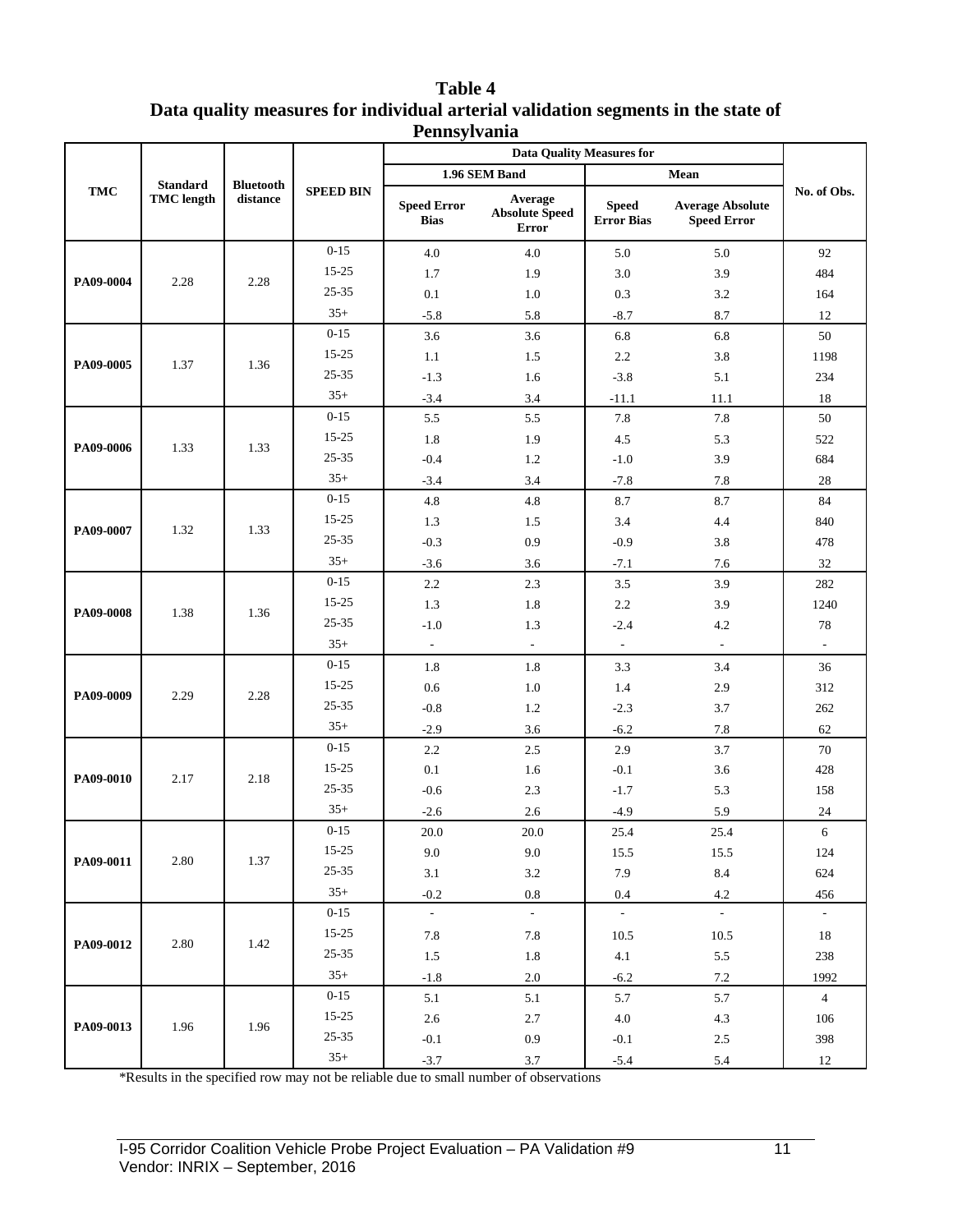#### **Table 4 (Cont'd) Data quality measures for individual arterial validation segments in the state of Pennsylvania**

|            |                                      |                              |                  | <b>Data Ouality Measures for</b> |                                                     |                                   |                                                  |                             |
|------------|--------------------------------------|------------------------------|------------------|----------------------------------|-----------------------------------------------------|-----------------------------------|--------------------------------------------------|-----------------------------|
|            |                                      |                              |                  | 1.96 SEM Band                    |                                                     | Mean                              |                                                  |                             |
| <b>TMC</b> | <b>Standard</b><br><b>TMC</b> length | <b>Bluetooth</b><br>distance | <b>SPEED BIN</b> | <b>Speed Error Bias</b>          | Average<br><b>Absolute</b><br><b>Speed</b><br>Error | <b>Speed Error</b><br><b>Bias</b> | Average<br><b>Absolute</b><br><b>Speed Error</b> | No. of Obs.                 |
|            |                                      |                              | $0 - 15$         | 6.3                              | 6.3                                                 | $7.0\,$                           | 7.1                                              | 62                          |
| PA09-0014  | 1.31                                 | 1.31                         | 15-25            | 1.4                              | 2.0                                                 | 2.3                               | 3.8                                              | 208                         |
|            |                                      |                              | $25 - 35$        | $-0.5$                           | 0.9                                                 | $-0.9$                            | 2.7                                              | 304                         |
|            |                                      |                              | $35+$            | $-4.9$                           | 4.9                                                 | $-7.9$                            | 7.9                                              | $\mathfrak{2}$              |
|            |                                      |                              | $0 - 15$         | 6.6                              | 6.6                                                 | 8.0                               | 8.0                                              | 8                           |
| PA09-0017  | 1.31                                 | 1.31                         | 15-25            | 2.2                              | 2.7                                                 | 3.9                               | 4.9                                              | 74                          |
|            |                                      |                              | $25 - 35$        | $-0.5$                           | 0.9                                                 | $-1.2$                            | 2.8                                              | 372                         |
|            |                                      |                              | $35+$            | $-3.5$                           | 3.5                                                 | $-6.0$                            | 6.0                                              | 10                          |
|            |                                      |                              | $0 - 15$         | 12.4                             | 12.4                                                | 13.2                              | 13.2                                             | $\overline{2}$              |
| PA09-0018  | 1.96                                 | 1.96                         | $15 - 25$        | 2.6                              | 2.6                                                 | 5.2                               | 5.2                                              | 52                          |
|            |                                      |                              | 25-35            | 0.4                              | 0.9                                                 | 1.2                               | 2.6                                              | 418                         |
|            |                                      |                              | $35+$            | $-3.9$                           | 3.9                                                 | $-5.6$                            | 5.6                                              | $\overline{4}$              |
|            |                                      |                              | $0 - 15$         | 3.2                              | 3.2                                                 | 5.9                               | 6.1                                              | 136                         |
| PA09-0019  | 1.29                                 | 1.27                         | $15 - 25$        | 1.0                              | 1.5                                                 | 2.0                               | 3.8                                              | 498                         |
|            |                                      |                              | 25-35            | 0.0                              | 0.7                                                 | $-0.5$                            | 3.1                                              | 56                          |
|            |                                      |                              | $35+$            | $\overline{\phantom{a}}$         | $\overline{\phantom{a}}$                            | $\overline{\phantom{a}}$          | $\overline{\phantom{a}}$                         | $\overline{\phantom{a}}$    |
|            |                                      | 2.53                         | $0 - 15$         | 3.8                              | 3.9                                                 | 6.1                               | 6.4                                              | 80                          |
| PA09-0020  | 2.58                                 |                              | $15 - 25$        | 1.3                              | 2.3                                                 | 1.7                               | 4.2                                              | 220                         |
|            |                                      |                              | $25 - 35$        | $-3.5$                           | 3.6                                                 | $-4.9$                            | 5.7                                              | 22                          |
|            |                                      |                              | $35+$            | $\mathbb{L}$                     | $\mathcal{L}$                                       | $\overline{\phantom{a}}$          | $\mathcal{L}^{\mathcal{A}}$                      | $\mathcal{L}^{\mathcal{A}}$ |
|            |                                      |                              | $0 - 15$         | 2.0                              | $2.0\,$                                             | 3.2                               | 3.4                                              | 324                         |
| PA09-0021  | 3.35                                 | 1.69                         | 15-25            | $-0.3$                           | 0.7                                                 | $-0.8$                            | 2.4                                              | 802                         |
|            |                                      |                              | $25 - 35$        | $-2.0$                           | 2.0                                                 | $-5.9$                            | 6.0                                              | 206                         |
|            |                                      |                              | $35+$            | $-8.1$                           | 8.1                                                 | $-13.4$                           | 13.4                                             | 18                          |
|            |                                      |                              | $0 - 15$         | 1.4                              | 1.4                                                 | 4.6                               | 4.8                                              | 76                          |
| PA09-0022  | 3.35                                 | 1.74                         | 15-25            | $-0.3$                           | 1.0                                                 | $-0.4$                            | 2.9                                              | 252                         |
|            |                                      |                              | $25 - 35$        | $-1.4$                           | 1.4                                                 | $-5.1$                            | 5.1                                              | 16                          |
|            |                                      |                              | $35+$            | $\overline{\phantom{a}}$         | $\sim$                                              | $\overline{\phantom{a}}$          | $\mathcal{L}^{\mathcal{A}}$                      | $\sim$                      |
|            |                                      |                              | $0 - 15$         | 1.9                              | 1.9                                                 | 3.3                               | 4.0                                              | 10                          |
| PA09-0024  | 1.52                                 | 1.54                         | $15 - 25$        | 0.5                              | 1.4                                                 | 1.4                               | $3.9\,$                                          | 382                         |
|            |                                      |                              | $25 - 35$        | $-0.8$                           | $1.2\,$                                             | $-1.9$                            | 3.9                                              | 818                         |
|            |                                      |                              | $35+$            | $-3.9$                           | 3.9                                                 | $-9.3$                            | 9.4                                              | 56                          |
|            |                                      |                              | $0 - 15$         | $\mathcal{A}^{\mathcal{A}}$      | $\sim$                                              | $\sim$                            | $\omega$                                         | $\omega_{\rm c}$            |
| PA09-0025  | 1.52                                 | 1.54                         | $15 - 25$        | 2.1                              | 2.1                                                 | 5.2                               | $5.5\,$                                          | 172                         |
|            |                                      |                              | $25 - 35$        | $0.0\,$                          | $0.9\,$                                             | $-0.1$                            | $3.6\,$                                          | 966                         |
|            |                                      |                              | $35+$            | $-2.8$                           | $2.8\,$                                             | $-7.4$                            | $7.5\,$                                          | 92                          |
|            |                                      |                              | $0 - 15$         | 7.9                              | 7.9                                                 | 10.6                              | 10.7                                             | 186                         |
| PA09-0026  | 1.51                                 |                              | $15 - 25$        | 4.3                              | 4.9                                                 | 6.6                               | 7.6                                              | 172                         |
|            |                                      | 1.49                         | $25 - 35$        | 0.6                              | 0.7                                                 | 0.7                               | $2.8\,$                                          | 12                          |
|            |                                      |                              | $35+$            | $\blacksquare$                   | $\overline{\phantom{a}}$                            | $\overline{\phantom{a}}$          | $\blacksquare$                                   | $\blacksquare$              |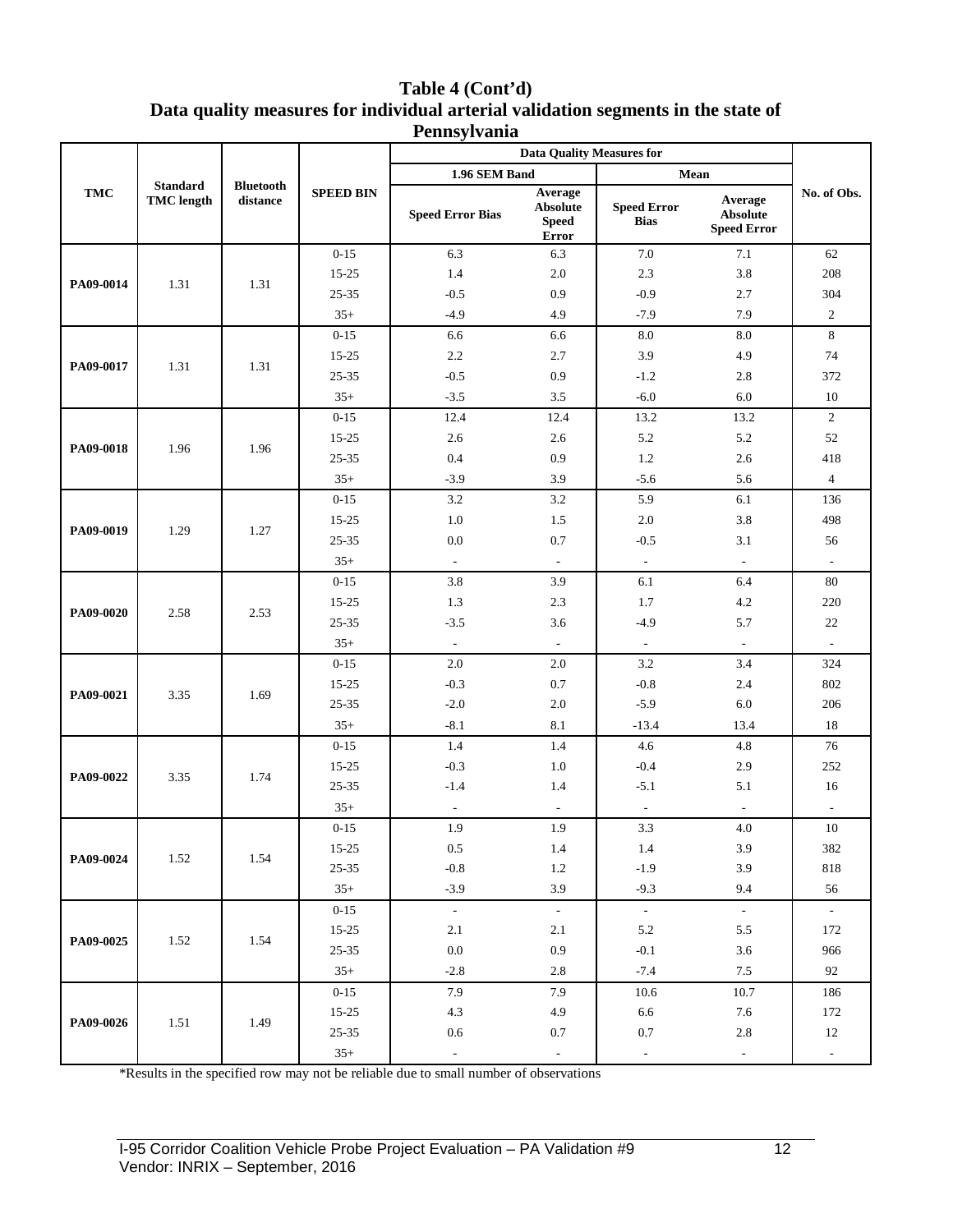| Table 4 (Cont'd)                                                                  |
|-----------------------------------------------------------------------------------|
| Data quality measures for individual arterial validation segments in the state of |
| Pennsylvania                                                                      |

|            |                      |                              |                  | <b>Data Quality Measures for</b> |                                                            |                         |                                                  |                |
|------------|----------------------|------------------------------|------------------|----------------------------------|------------------------------------------------------------|-------------------------|--------------------------------------------------|----------------|
| <b>TMC</b> | <b>Standard</b>      |                              |                  | 1.96 SEM Band                    |                                                            | Mean                    |                                                  |                |
|            | <b>TMC</b><br>length | <b>Bluetooth</b><br>distance | <b>SPEED BIN</b> | <b>Speed Error Bias</b>          | Average<br><b>Absolute</b><br><b>Speed</b><br><b>Error</b> | <b>Speed Error Bias</b> | Average<br><b>Absolute</b><br><b>Speed Error</b> | No. of Obs.    |
|            |                      |                              | $0 - 15$         | 0.3                              | 0.3                                                        | 3.1                     | 3.4                                              | 26             |
|            | 3.28                 |                              | $15 - 25$        | $-0.4$                           | 1.0                                                        | $-0.7$                  | 2.8                                              | 326            |
| PA09-0027  |                      | 1.74                         | $25 - 35$        | $-2.7$                           | 2.7                                                        | $-5.8$                  | 5.8                                              | 40             |
|            |                      |                              | $35+$            | $-11.9$                          | 11.9                                                       | $-14.3$                 | 14.3                                             | $\overline{4}$ |
| PA09-0028  | 3.28                 | 1.68                         | $0 - 15$         | 2.1                              | 2.1                                                        | 3.7                     | 3.9                                              | 418            |
|            |                      |                              | 15-25            | 0.2                              | 0.6                                                        | 0.7                     | 2.3                                              | 800            |
|            |                      |                              | $25 - 35$        | $-1.7$                           | 1.7                                                        | $-5.9$                  | 5.9                                              | 102            |
|            |                      |                              | $35+$            | $-10.4$                          | 10.4                                                       | $-14.9$                 | 14.9                                             | $\overline{4}$ |
| PA09-0029  |                      |                              | $0 - 15$         | 6.3                              | 6.3                                                        | 10.0                    | 10.0                                             | 14             |
|            | 2.64                 | 2.53                         | 15-25            | 0.5                              | 1.2                                                        | 1.8                     | 3.3                                              | 118            |
|            |                      |                              | 25-35            | $-1.6$                           | 1.6                                                        | $-3.2$                  | 3.8                                              | 8              |
|            |                      |                              | $35+$            | $-7.9$                           | 7.9                                                        | $-13.1$                 | 13.1                                             | $\mathfrak{2}$ |
| PA09-0030  | 1.29                 |                              | $0 - 15$         | 4.9                              | 4.9                                                        | 9.0                     | 9.0                                              | 50             |
|            |                      | 1.26                         | 15-25            | 1.7                              | 2.0                                                        | 3.6                     | 4.6                                              | 604            |
|            |                      |                              | 25-35            | $-0.7$                           | 0.9                                                        | $-1.5$                  | 3.6                                              | 106            |
|            |                      |                              | $35+$            | $-3.7$                           | 3.7                                                        | $-8.1$                  | 8.1                                              | $\overline{4}$ |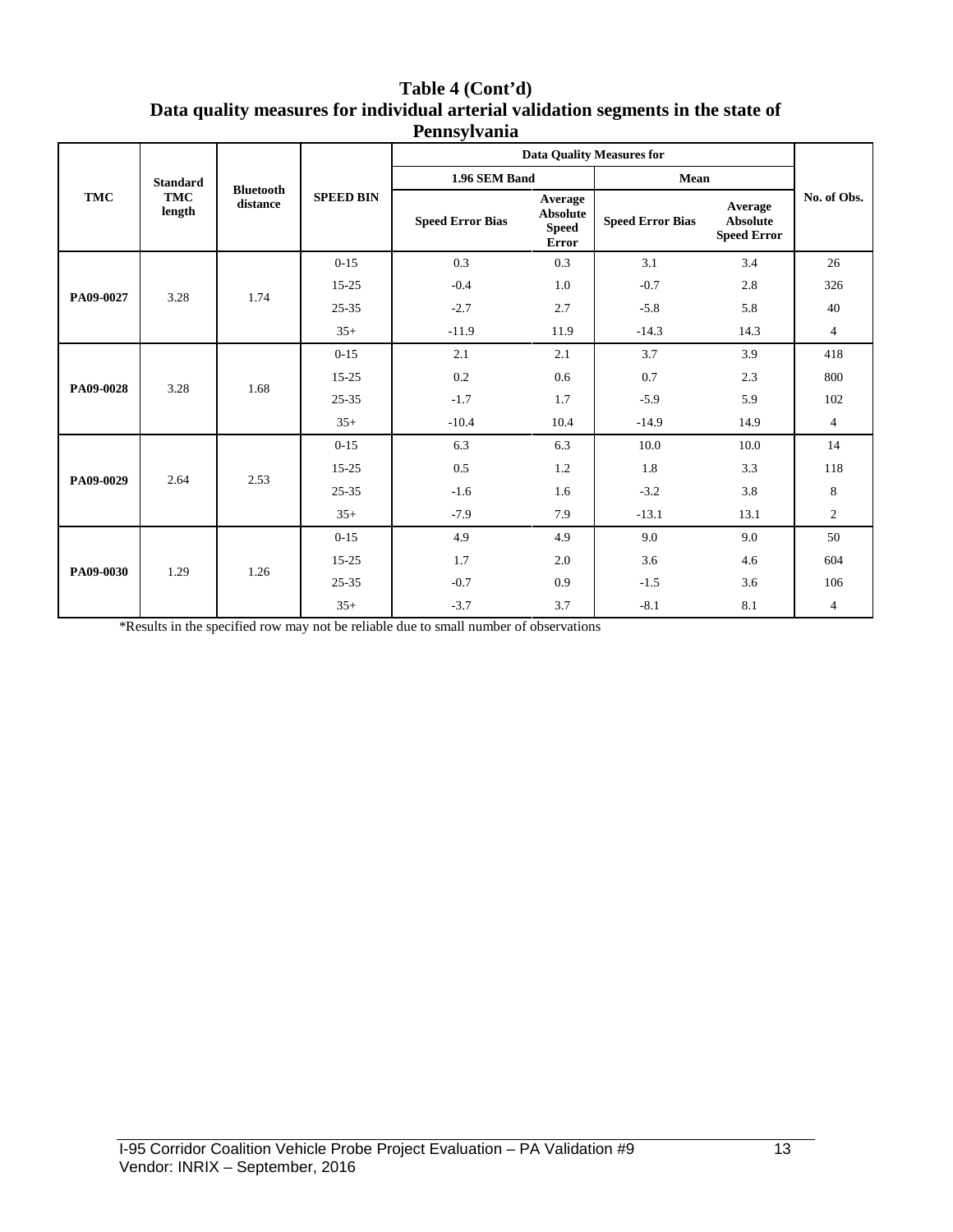#### **Table 5 Observations meeting data quality criteria for individual arterial validation segments in the state of Pennsylvania**

|            |                  | ш ик заак от 1 спизуттанна<br><b>Data Quality Measures for</b> |                                 |                                                                     |                                             |                                  |                           |                                             |                                      |                |  |
|------------|------------------|----------------------------------------------------------------|---------------------------------|---------------------------------------------------------------------|---------------------------------------------|----------------------------------|---------------------------|---------------------------------------------|--------------------------------------|----------------|--|
|            |                  | 1.96 SEM Band                                                  |                                 |                                                                     |                                             |                                  |                           |                                             |                                      |                |  |
|            |                  | <b>Speed Error Bias</b>                                        |                                 | <b>Average Absolute</b>                                             |                                             | <b>Speed Error Bias</b>          |                           | Mean<br><b>Average Absolute Speed</b>       |                                      |                |  |
| <b>TMC</b> | <b>SPEED BIN</b> | No.<br>falling<br>inside the<br>band                           | % falling<br>inside the<br>band | <b>Speed Error</b><br>No. falling<br>within 5<br>mph of<br>the band | % falling<br>within 5<br>mph of<br>the band | No. equal<br>to the<br>mean      | % equal<br>to the<br>mean | Error<br>No. within 5<br>mph of the<br>mean | $%$ within $5$<br>mph of the<br>mean | No. of Obs.    |  |
|            | $0 - 15$         | 1                                                              | 1%                              | 49                                                                  | 53%                                         | $\boldsymbol{0}$                 | 0%                        | 43                                          | 47%                                  | 92             |  |
|            | 15-25            | 44                                                             | 9%                              | 367                                                                 | 76%                                         | $\mathbf{1}$                     | 0%                        | 341                                         | 70%                                  | 484            |  |
| PA09-0004  | 25-35            | 32                                                             | 20%                             | 140                                                                 | 85%                                         | $\boldsymbol{0}$                 | 0%                        | 128                                         | 78%                                  | 164            |  |
|            | $35+$            | $\boldsymbol{0}$                                               | $0\%$                           | $\mathbf{0}$                                                        | 0%                                          | $\overline{0}$                   | 0%                        | $\mathbf{0}$                                | $0\%$                                | 12             |  |
|            | $0 - 15$         | $\sqrt{2}$                                                     | 4%                              | 22                                                                  | 44%                                         | $\boldsymbol{0}$                 | 0%                        | 18                                          | 36%                                  | 50             |  |
| PA09-0005  | 15-25            | 145                                                            | 12%                             | 927                                                                 | 77%                                         | $\boldsymbol{0}$                 | 0%                        | 847                                         | 71%                                  | 1198           |  |
|            | 25-35            | 34                                                             | 15%                             | 159                                                                 | 68%                                         | $\boldsymbol{0}$                 | 0%                        | 133                                         | 57%                                  | 234            |  |
|            | $35+$            | $\sqrt{2}$                                                     | 11%                             | $\overline{4}$                                                      | 22%                                         | $\overline{0}$                   | 0%                        | $\sqrt{2}$                                  | 11%                                  | 18             |  |
|            | $0 - 15$         | $\sqrt{2}$                                                     | $4\%$                           | 14                                                                  | 28%                                         | $\boldsymbol{0}$                 | 0%                        | 14                                          | 28%                                  | $50\,$         |  |
| PA09-0006  | 15-25            | 63                                                             | 12%                             | 330                                                                 | 63%                                         | $\boldsymbol{0}$                 | 0%                        | 272                                         | 52%                                  | 522            |  |
|            | 25-35            | 134                                                            | 20%                             | 547                                                                 | 80%                                         | $\boldsymbol{0}$                 | 0%                        | 487                                         | 71%                                  | 684            |  |
|            | $35+$            | $\boldsymbol{0}$                                               | 0%                              | 9                                                                   | 32%                                         | $\theta$                         | 0%                        | $\overline{4}$                              | 14%                                  | $28\,$         |  |
|            | $0 - 15$         | $\boldsymbol{0}$                                               | $0\%$                           | 24                                                                  | 29%                                         | $\boldsymbol{0}$                 | 0%                        | 20                                          | 24%                                  | 84             |  |
| PA09-0007  | 15-25            | 118                                                            | 14%                             | 611                                                                 | 73%                                         | $\boldsymbol{0}$                 | 0%                        | 530                                         | 63%                                  | 840            |  |
|            | 25-35            | 105                                                            | 22%                             | 388                                                                 | 81%                                         | $\mathbf{1}$                     | 0%                        | 339                                         | 71%                                  | 478            |  |
|            | $35+$            | $\boldsymbol{2}$                                               | 6%                              | 9                                                                   | 28%                                         | $\boldsymbol{0}$                 | 0%                        | 8                                           | 25%                                  | 32             |  |
|            | $0 - 15$         | $25\,$                                                         | $9\%$                           | 202                                                                 | 72%                                         | $\boldsymbol{0}$                 | $0\%$                     | 187                                         | 66%                                  | 282            |  |
| PA09-0008  | 15-25            | 147                                                            | 12%                             | 942                                                                 | 76%                                         | $\boldsymbol{0}$                 | 0%                        | 852                                         | 69%                                  | 1240           |  |
|            | 25-35            | 11                                                             | 14%                             | 60                                                                  | 77%                                         | $\boldsymbol{0}$                 | 0%                        | 51                                          | 65%                                  | $78\,$         |  |
|            | $35+$            | $\overline{\phantom{a}}$                                       |                                 | ÷                                                                   | $\mathcal{L}$                               | $\sim$                           |                           | $\overline{\phantom{a}}$                    |                                      |                |  |
|            | $0 - 15$         | $\mathbf{1}$                                                   | 3%                              | 29                                                                  | 81%                                         | $\boldsymbol{0}$                 | $0\%$                     | 27                                          | 75%                                  | 36             |  |
| PA09-0009  | 15-25            | 58                                                             | 19%                             | 273                                                                 | 88%                                         | $\boldsymbol{0}$                 | 0%                        | 258                                         | 83%                                  | 312            |  |
|            | 25-35            | 46                                                             | 18%                             | 211                                                                 | 81%                                         | $\boldsymbol{0}$                 | 0%                        | 187                                         | 71%                                  | 262            |  |
|            | $35+$            | $\overline{4}$                                                 | 6%                              | 28                                                                  | 45%                                         | $\overline{0}$                   | 0%                        | 18                                          | 29%                                  | 62             |  |
|            | $0 - 15$         | $\,8\,$                                                        | 11%                             | 50                                                                  | 71%                                         | $\boldsymbol{0}$                 | 0%                        | 48                                          | 69%                                  | 70             |  |
| PA09-0010  | 15-25<br>25-35   | 55                                                             | 13%                             | 333                                                                 | 78%                                         | $\boldsymbol{0}$                 | 0%                        | 313                                         | 73%                                  | 428            |  |
|            | $35+$            | 13                                                             | $8\%$                           | 105                                                                 | 66%                                         | $\boldsymbol{0}$                 | 0%                        | 89                                          | 56%                                  | 158            |  |
|            | $0 - 15$         | $\mathfrak{Z}$<br>$\overline{0}$                               | 13%<br>$0\%$                    | 14<br>$\overline{0}$                                                | 58%<br>$0\%$                                | $\overline{0}$<br>$\overline{0}$ | 0%<br>0%                  | 14<br>$\mathbf{0}$                          | 58%<br>$0\%$                         | $24\,$<br>6    |  |
|            | 15-25            | $\boldsymbol{0}$                                               | 0%                              | 9                                                                   | 7%                                          | 0                                | 0%                        | 3                                           | 2%                                   | 124            |  |
| PA09-0011  | 25-35            | 49                                                             | 8%                              | 241                                                                 | 39%                                         | $\boldsymbol{0}$                 | 0%                        | 142                                         | 23%                                  | 624            |  |
|            | $35+$            | 129                                                            | 28%                             | 369                                                                 | 81%                                         | $\boldsymbol{0}$                 | $0\%$                     | 311                                         | 68%                                  | 456            |  |
|            | $0 - 15$         | $\overline{\phantom{a}}$                                       | $\sim$                          | $\sim$                                                              | $\mathbb{Z}^{\mathbb{Z}}$                   | $\Box$                           | $\sim$                    | $\mathbb{L}$                                | $\omega$                             | $\sim$         |  |
|            | $15 - 25$        | $\boldsymbol{0}$                                               | 0%                              | $\sqrt{3}$                                                          | 17%                                         | $\boldsymbol{0}$                 | 0%                        | $\mathbf{0}$                                | $0\%$                                | 18             |  |
| PA09-0012  | $25 - 35$        | 35                                                             | 15%                             | 152                                                                 | 64%                                         | $\boldsymbol{0}$                 | 0%                        | 119                                         | 50%                                  | 238            |  |
|            | $35+$            | 339                                                            | 17%                             | 1125                                                                | 56%                                         | $\boldsymbol{0}$                 | 0%                        | 802                                         | 40%                                  | 1992           |  |
|            | $0 - 15$         | $\boldsymbol{0}$                                               | 0%                              | $\overline{c}$                                                      | 50%                                         | $\boldsymbol{0}$                 | 0%                        | 2                                           | 50%                                  | $\overline{4}$ |  |
|            | $15 - 25$        | $\tau$                                                         | 7%                              | 62                                                                  | 58%                                         | 0                                | 0%                        | 59                                          | 56%                                  | 106            |  |
| PA09-0013  | 25-35            | 68                                                             | 17%                             | 369                                                                 | 93%                                         | $\boldsymbol{0}$                 | 0%                        | 352                                         | 88%                                  | 398            |  |
|            | $35+$            | $\boldsymbol{0}$                                               | $0\%$                           | 8                                                                   | 67%                                         | $\boldsymbol{0}$                 | $0\%$                     | 8                                           | 67%                                  | 12             |  |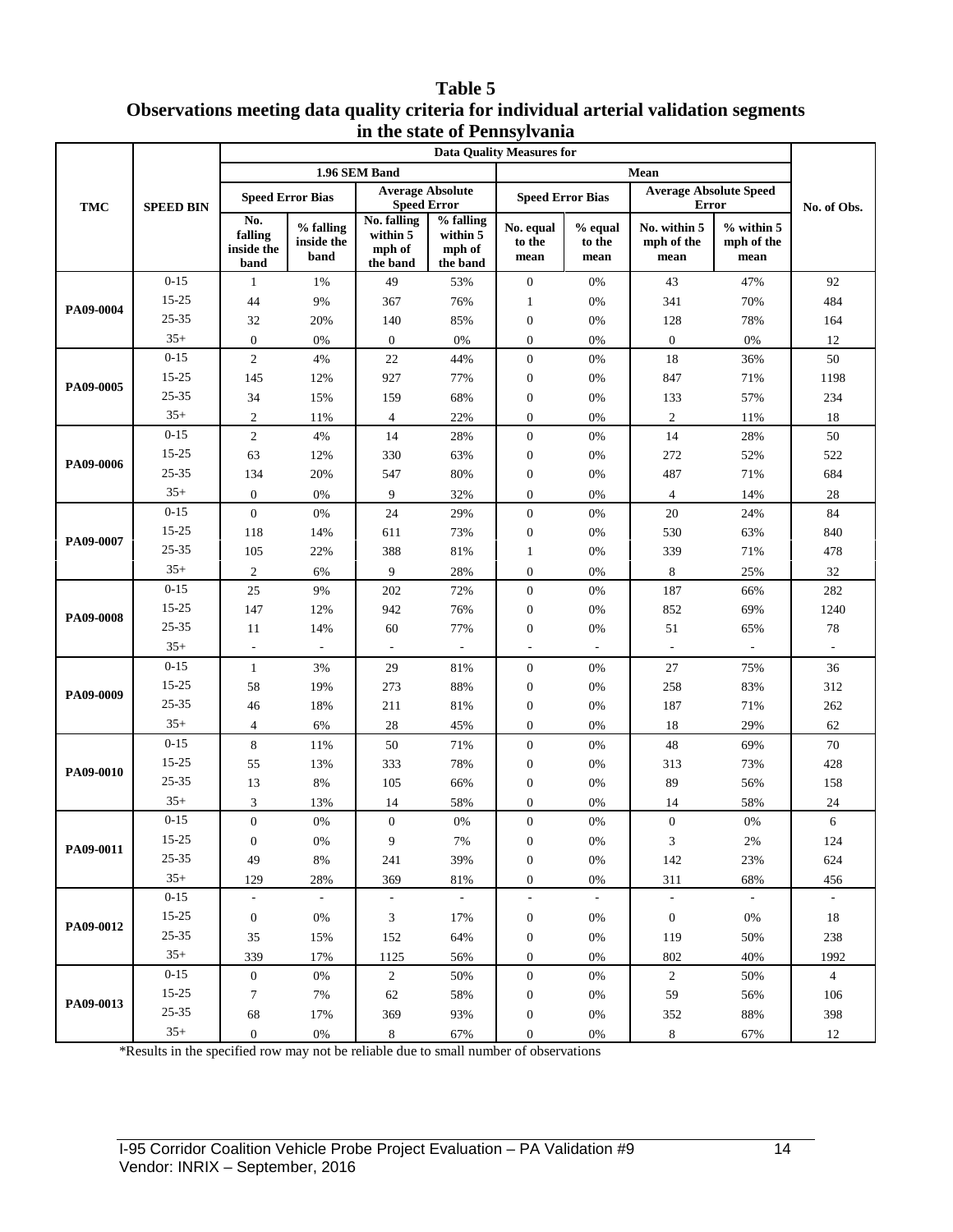#### **Table 5 (Cont'd) Observations meeting data quality criteria for individual arterial validation segments in the state of Pennsylvania**

|           | m me state of I embyrvania<br><b>Data Quality Measures for</b> |                                      |                                 |                                                  |                                             |                                                  |                             |                                               |                                  |                          |
|-----------|----------------------------------------------------------------|--------------------------------------|---------------------------------|--------------------------------------------------|---------------------------------------------|--------------------------------------------------|-----------------------------|-----------------------------------------------|----------------------------------|--------------------------|
| TMC       | <b>SPEED BIN</b>                                               | 1.96 SEM Band                        |                                 |                                                  |                                             |                                                  |                             |                                               |                                  |                          |
|           |                                                                | <b>Speed Error Bias</b>              |                                 | <b>Speed Error</b>                               | <b>Average Absolute</b>                     |                                                  | <b>Speed Error Bias</b>     | <b>Average Absolute Speed</b><br><b>Error</b> |                                  |                          |
|           |                                                                | No.<br>falling<br>inside the<br>band | % falling<br>inside the<br>band | No.<br>falling<br>within 5<br>mph of<br>the band | % falling<br>within 5<br>mph of<br>the band | No.<br>equal to<br>the<br>mean                   | $%$ equal<br>to the<br>mean | No. within 5<br>mph of the<br>mean            | % within<br>5 mph of<br>the mean | No. of Obs.              |
| PA09-0014 | $0 - 15$                                                       | $\mathbf{1}$                         | $2\%$                           | 26                                               | 42%                                         | $\mathbf{0}$                                     | 0%                          | 24                                            | 39%                              | 62                       |
|           | 15-25                                                          | $24\,$                               | 12%                             | 160                                              | 77%                                         | $\boldsymbol{0}$                                 | $0\%$                       | 149                                           | 72%                              | 208                      |
|           | 25-35                                                          | 75                                   | 25%                             | 272                                              | 89%                                         | $\boldsymbol{0}$                                 | 0%                          | 258                                           | 85%                              | 304                      |
|           | $35+$                                                          | $\boldsymbol{0}$                     | 0%                              | $\mathbf{0}$                                     | 0%                                          | $\overline{0}$                                   | 0%                          | $\boldsymbol{0}$                              | 0%                               | $\overline{c}$           |
|           | $0 - 15$                                                       | $\boldsymbol{0}$                     | $0\%$                           | $\mathbf{2}$                                     | 25%                                         | $\mathbf{0}$                                     | 0%                          | $\mathbf{1}$                                  | 13%                              | 8                        |
| PA09-0017 | $15 - 25$                                                      | 3                                    | 4%                              | 49                                               | 66%                                         | $\mathbf{0}$                                     | 0%                          | 42                                            | 57%                              | 74                       |
|           | 25-35                                                          | 58                                   | 16%                             | 337                                              | 91%                                         | $\boldsymbol{0}$                                 | $0\%$                       | 329                                           | 88%                              | 372                      |
|           | $35+$                                                          | $\boldsymbol{0}$                     | 0%                              | 4                                                | 40%                                         | $\boldsymbol{0}$                                 | 0%                          | $\mathfrak{2}$                                | 20%                              | 10                       |
|           | $0 - 15$                                                       | $\boldsymbol{0}$                     | 0%                              | $\mathbf{0}$                                     | $0\%$                                       | $\mathbf{0}$                                     | $0\%$                       | $\overline{0}$                                | 0%                               | $\overline{2}$           |
| PA09-0018 | $15 - 25$                                                      | $\mathbf{2}$                         | 4%                              | 31                                               | 60%                                         | $\boldsymbol{0}$                                 | $0\%$                       | 24                                            | 46%                              | 52                       |
|           | 25-35                                                          | 76                                   | 18%                             | 381                                              | 91%                                         | $\boldsymbol{0}$                                 | $0\%$                       | 369                                           | 88%                              | 418                      |
|           | $35+$<br>$0 - 15$                                              | $\overline{0}$                       | 0%                              | $\overline{c}$                                   | 50%                                         | $\theta$                                         | 0%                          | $\overline{2}$                                | 50%                              | $\overline{4}$           |
|           | $15 - 25$                                                      | 5<br>68                              | 4%<br>14%                       | 65<br>377                                        | 48%<br>76%                                  | $\boldsymbol{0}$<br>$\boldsymbol{0}$             | 0%<br>$0\%$                 | 59<br>346                                     | 43%<br>69%                       | 136<br>498               |
| PA09-0019 | 25-35                                                          | 15                                   | 27%                             | 52                                               | 93%                                         | $\mathbf{0}$                                     | 0%                          | 45                                            | 80%                              | 56                       |
|           | $35+$                                                          | $\overline{\phantom{a}}$             | $\overline{\phantom{a}}$        | $\overline{\phantom{a}}$                         | $\overline{\phantom{a}}$                    | $\overline{\phantom{a}}$                         | $\blacksquare$              | $\blacksquare$                                |                                  | $\overline{\phantom{a}}$ |
|           | $0 - 15$                                                       | $\overline{4}$                       | 5%                              | 42                                               | 53%                                         | $\overline{0}$                                   | 0%                          | 33                                            | 41%                              | 80                       |
|           | 15-25                                                          | 20                                   | 9%                              | 152                                              | 69%                                         | $\mathbf{0}$                                     | 0%                          | 144                                           | 65%                              | 220                      |
| PA09-0020 | 25-35                                                          | 3                                    | 14%                             | 13                                               | 59%                                         | $\boldsymbol{0}$                                 | $0\%$                       | 12                                            | 55%                              | $22\,$                   |
|           | $35+$                                                          | $\overline{\phantom{a}}$             | $\sim$                          | $\overline{\phantom{a}}$                         | $\overline{\phantom{a}}$                    | $\overline{a}$                                   | $\overline{\phantom{a}}$    | $\sim$                                        | $\overline{\phantom{a}}$         | $\overline{\phantom{a}}$ |
|           | $0 - 15$                                                       | 20                                   | 6%                              | 272                                              | 84%                                         | $\mathbf{0}$                                     | $0\%$                       | 258                                           | 80%                              | 324                      |
|           | $15 - 25$                                                      | 156                                  | 19%                             | 749                                              | 93%                                         | $\boldsymbol{0}$                                 | $0\%$                       | 721                                           | 90%                              | 802                      |
| PA09-0021 | 25-35                                                          | 8                                    | 4%                              | 117                                              | 57%                                         | $\boldsymbol{0}$                                 | $0\%$                       | 85                                            | 41%                              | 206                      |
|           | $35+$                                                          | $\boldsymbol{0}$                     | 0%                              | $\mathbf{1}$                                     | 6%                                          | $\mathbf{0}$                                     | 0%                          | $\boldsymbol{0}$                              | 0%                               | 18                       |
|           | $0 - 15$                                                       | $\overline{4}$                       | 5%                              | 54                                               | 71%                                         | $\mathbf{0}$                                     | $0\%$                       | 38                                            | 50%                              | 76                       |
| PA09-0022 | $15 - 25$                                                      | 41                                   | 16%                             | 226                                              | 90%                                         | $\boldsymbol{0}$                                 | $0\%$                       | 210                                           | 83%                              | 252                      |
|           | 25-35                                                          | $\boldsymbol{0}$                     | 0%                              | 11                                               | 69%                                         | $\mathbf{0}$                                     | $0\%$                       | $\tau$                                        | 44%                              | 16                       |
|           | $35+$                                                          | $\blacksquare$                       |                                 | $\overline{\phantom{a}}$                         | $\overline{\phantom{a}}$                    | $\overline{\phantom{a}}$                         | $\overline{\phantom{a}}$    | $\overline{\phantom{a}}$                      |                                  | $\overline{\phantom{a}}$ |
|           | $0 - 15$                                                       | 3                                    | 30%                             | $\tau$                                           | 70%                                         | $\mathbf{0}$                                     | 0%                          | $\tau$                                        | 70%                              | 10                       |
| PA09-0024 | $15 - 25$                                                      | 51                                   | 13%                             | 299                                              | 78%                                         | $\mathbf{0}$                                     | 0%                          | 254                                           | 66%                              | 382                      |
|           | 25-35                                                          | 162                                  | 20%                             | 661                                              | 81%                                         | $\mathbf{0}$                                     | 0%                          | 586                                           | 72%                              | 818                      |
|           | $35+$                                                          | $\boldsymbol{0}$                     | 0%                              | 12                                               | 21%                                         | $\boldsymbol{0}$                                 | $0\%$                       | $\,8\,$                                       | 14%                              | 56                       |
|           | $0 - 15$                                                       |                                      |                                 | $\overline{\phantom{a}}$                         |                                             |                                                  |                             | $\overline{\phantom{a}}$                      |                                  |                          |
| PA09-0025 | $15-25$                                                        | 12                                   | 7%                              | 103                                              | 60%                                         | $\boldsymbol{0}$                                 | $0\%$                       | 82                                            | 48%                              | 172                      |
|           | $25 - 35$                                                      | 201                                  | 21%                             | 803                                              | 83%                                         | $\boldsymbol{0}$                                 | $0\%$                       | 711                                           | 74%                              | 966                      |
|           | $35+$                                                          | $\tau$                               | 8%                              | 38                                               | 41%                                         | $\overline{0}$                                   | $0\%$                       | 25                                            | 27%                              | 92                       |
|           | $0 - 15$<br>$15 - 25$                                          | $\overline{2}$                       | 1%                              | 31                                               | 17%                                         | $\mathbf{0}$                                     | 0%                          | 28                                            | 15%                              | 186                      |
| PA09-0026 | $25 - 35$                                                      | 9                                    | 5%                              | 68                                               | 40%                                         | $\mathbf{0}$                                     | 0%                          | 52                                            | 30%                              | 172<br>12                |
|           | $35+$                                                          | 3                                    | 25%                             | 10<br>$\overline{\phantom{a}}$                   | 83%<br>$\overline{\phantom{a}}$             | $\boldsymbol{0}$<br>$\qquad \qquad \blacksquare$ | $0\%$                       | 10                                            | 83%                              | $\overline{\phantom{a}}$ |
|           |                                                                | $\overline{\phantom{a}}$             | $\overline{\phantom{a}}$        |                                                  |                                             |                                                  | $\overline{\phantom{a}}$    | $\overline{\phantom{a}}$                      | $\overline{\phantom{a}}$         |                          |